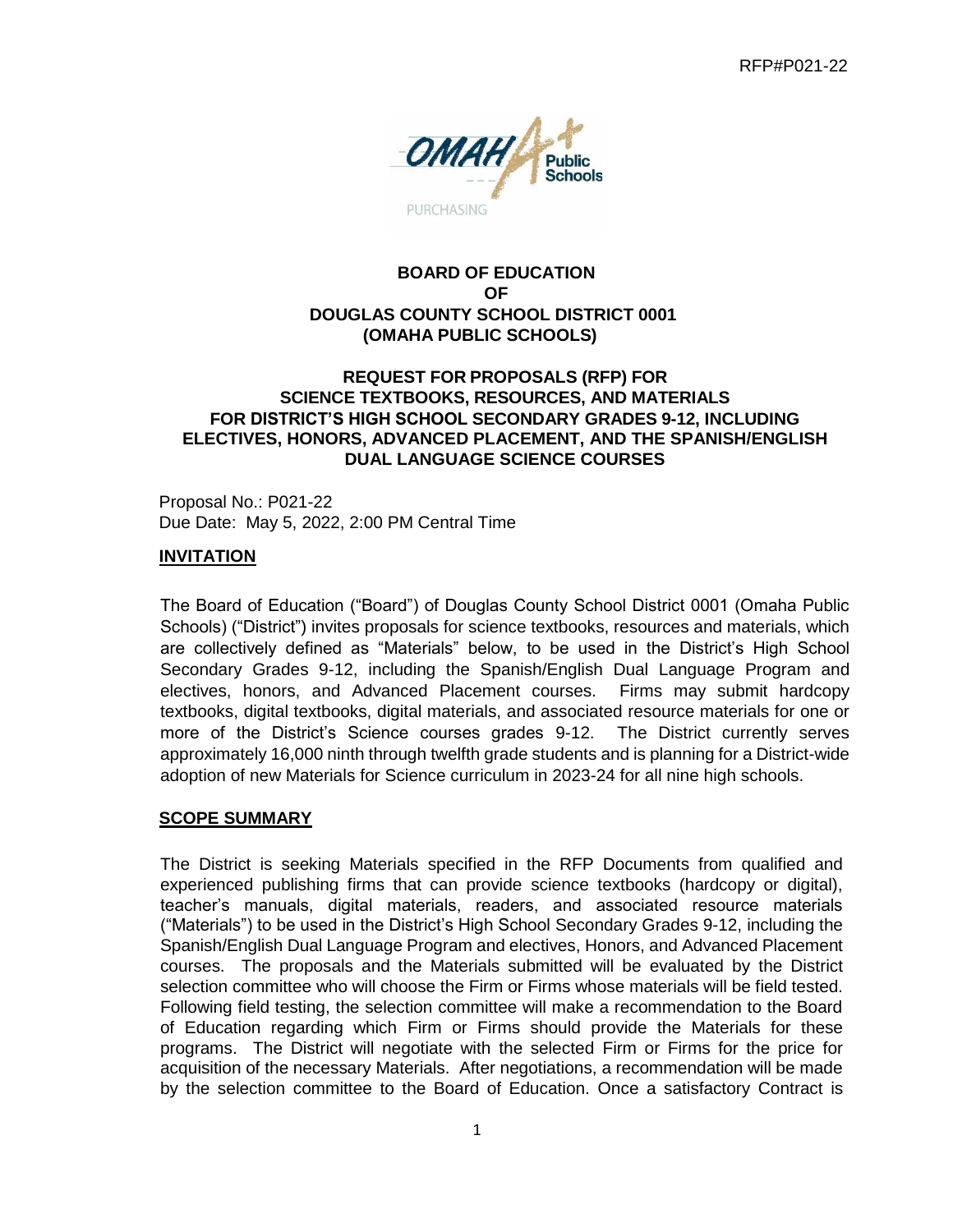negotiated between the District and the selected Firm or Firms, the Contract will be presented to the Board of Education for approval.

## **PROPOSALS ARE DUE: May 5, 2022 at 2:00 p.m. (CT)**

## **1.0 PROPOSAL SUBMISSION INSTRUCTIONS**

### **1.1 General**

The RFP Documents include the Invitation for Proposals, the Scope Summary, the Proposal Submission Information in Sections 1.0 to 1.19, the General Terms and Conditions in Sections 2.0 to 2.21, the Proposal Specifications in Sections 3.0 to 3.3, the contents of the Proposal in Section 4.0 to 4.12, the Proposal Form (Exhibit A), the Signature Page and the Certification (Exhibit D). The RFP Documents are incomplete without all of these sections.

Proposals must be prepared and submitted in accordance with the requirements of the RFP Documents, together with all required information and attachments, and submitted electronically to the following email address: **[scigeneral@ops.org](mailto:scigeneral@ops.org)**. The proposal must include all attachments required by the RFP Documents. Any incomplete proposal or proposal not complying with the RFP Documents may be rejected by the District. Any proposal received after the deadline for submission of proposals will be rejected and returned to the submitting Firm unopened. The District will not be responsible for lateness of receipt of proposals due to mail or delivery delays. The time stamp on the District's email will be the official clock utilized for purposes of determining when the deadline for proposal submission has been reached.

## **1.2 PROPOSAL PREPARATION**

Firms submitting proposals should prepare the proposal on the proposal form provided in the RFP Documents, provide all information and attachments requested with respect to the proposal and shall complete all pertinent blanks on the proposal form. Failure to do so shall be grounds for rejecting the proposal. Proposals should be prepared simply, providing straightforward, concise, and complete responses to the information requested. Firms must acknowledge on their proposal form receipt of all RFP addenda issued by the District. If a Firm is responding to part of the RFP, the proposal must indicate clearly and specifically the portion of the scope of services to be provided.

The information requested in Section 4.0 of the RFP Documents should be inserted into the proposal form in the space indicated. Please provide responses to all information requested. The responses should be made in the same order that the information is requested in Section 4.0 to assist in the review of the proposal by the District. Only include the information requested.

## **1.3 PROPOSAL SUBMISSION**

To be considered, one (1) copy the proposal prepared in compliance with the requirements of this RFP document must be submitted to the District by 2:00 p.m. (CT) on May 5, 2022. Proposals must be submitted electronically to the following email address: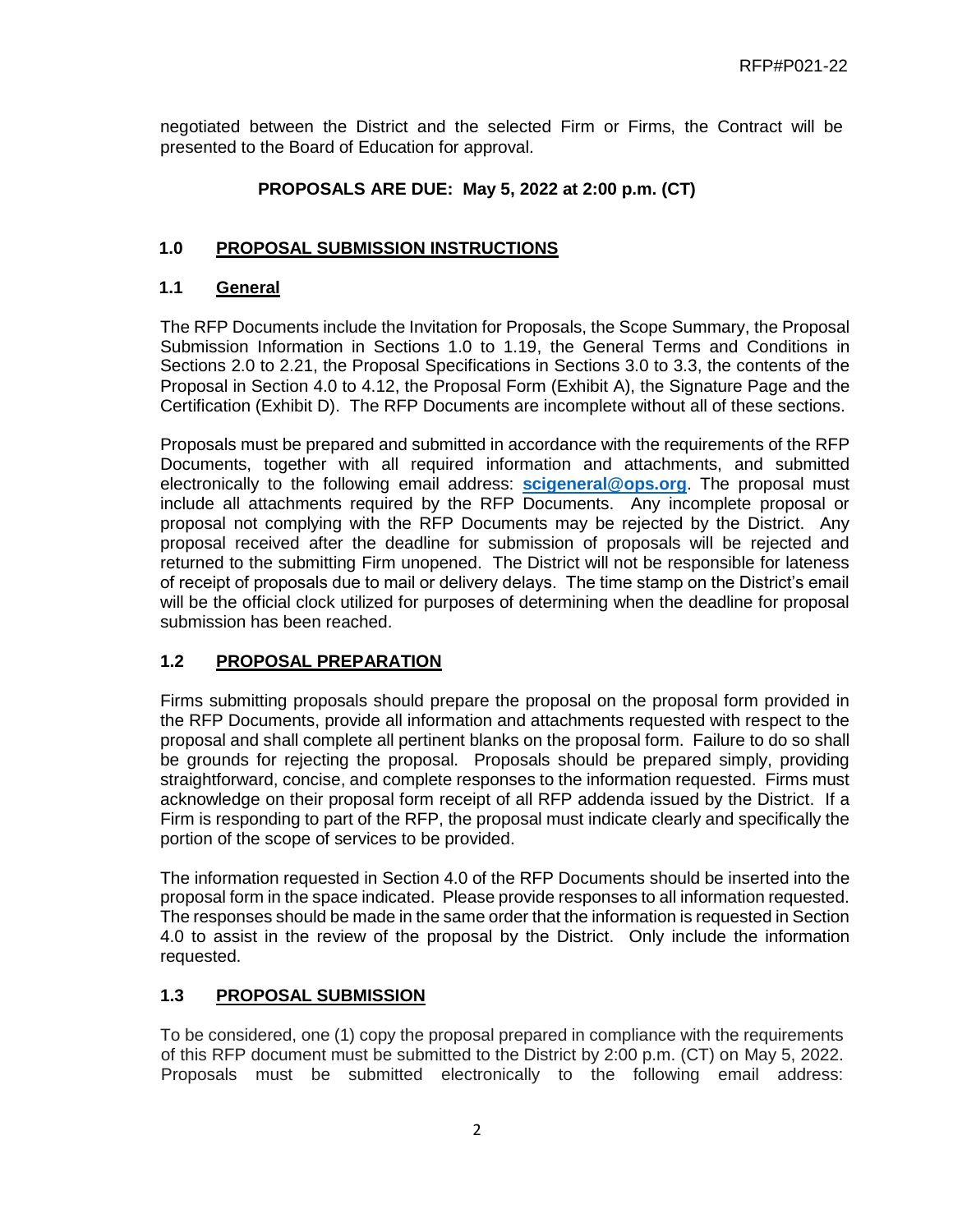[scigeneral@ops.org.](mailto:scigeneral@ops.org) All electronically submitted proposals must comply with the following requirements:

- a. The proposal must be submitted in a pdf format.
- b. The proposal must be attached to and submitted with a transmittal email that contains the following language in the subject line of the email: "P021-22 :Proposal for Science Hardcopy or Digital Textbooks and Resources to Be Used in the District's High School Grades 9-12, Including the Spanish/English Dual Language Program and Electives, Honors, and Advanced Placement Courses.

Telephone, hard copy and facsimile proposals may not be submitted and will not be considered. The District will not accept links to shared files in any RFP. The time stamp on the District's email will be the official clock utilized to determine the time for the close of submissions.

## **1.4 SEPARATE SUBMISSION OF MATERIALS**

For a proposal to be considered, in addition to timely submitting the proposal via email as set forth above, one copy of all Materials for each grade to be evaluated and all other information required by this RFP, as stated in the RFP Documents, must be received on or before the deadline for submission of proposals at the office of the Curriculum & Instruction Support Adoption at the following address:

> Attn: CIS Chris Schaben Omaha Public Schools 3215 Cuming Street Omaha, NE 68131-2024

Due by May 5, 2022 at 2:00 p.m. (CT).

All Materials must be submitted in sealed boxes/shipping containers marked on the exterior "Proposal for Science Textbooks, Resources and Materials RFP P021-22" to be used in the District's High School Grades 9-12, Including the Spanish/English Dual Language Program and Electives, Honors, and Advanced Placement Courses. Any proposal for which Materials are received after the deadline will not be considered even if the proposal was timely submitted.

Materials submitted from Firms not selected for field-testing must be retrieved from the District on or before 2:00 p.m. CT on July 8, 2022. It is the responsibility of each Firm to retrieve its Materials. Materials not removed from District property by 2:00 p.m. CT Friday, July 8, 2022, will be discarded by the District.

## **1.5 DISTRICT'S RIGHT**

The District reserves the right to reject any or all proposals or any part thereof and to waive any and all technicalities and irregularities and award the proposal based on its determination of the best interests of the District.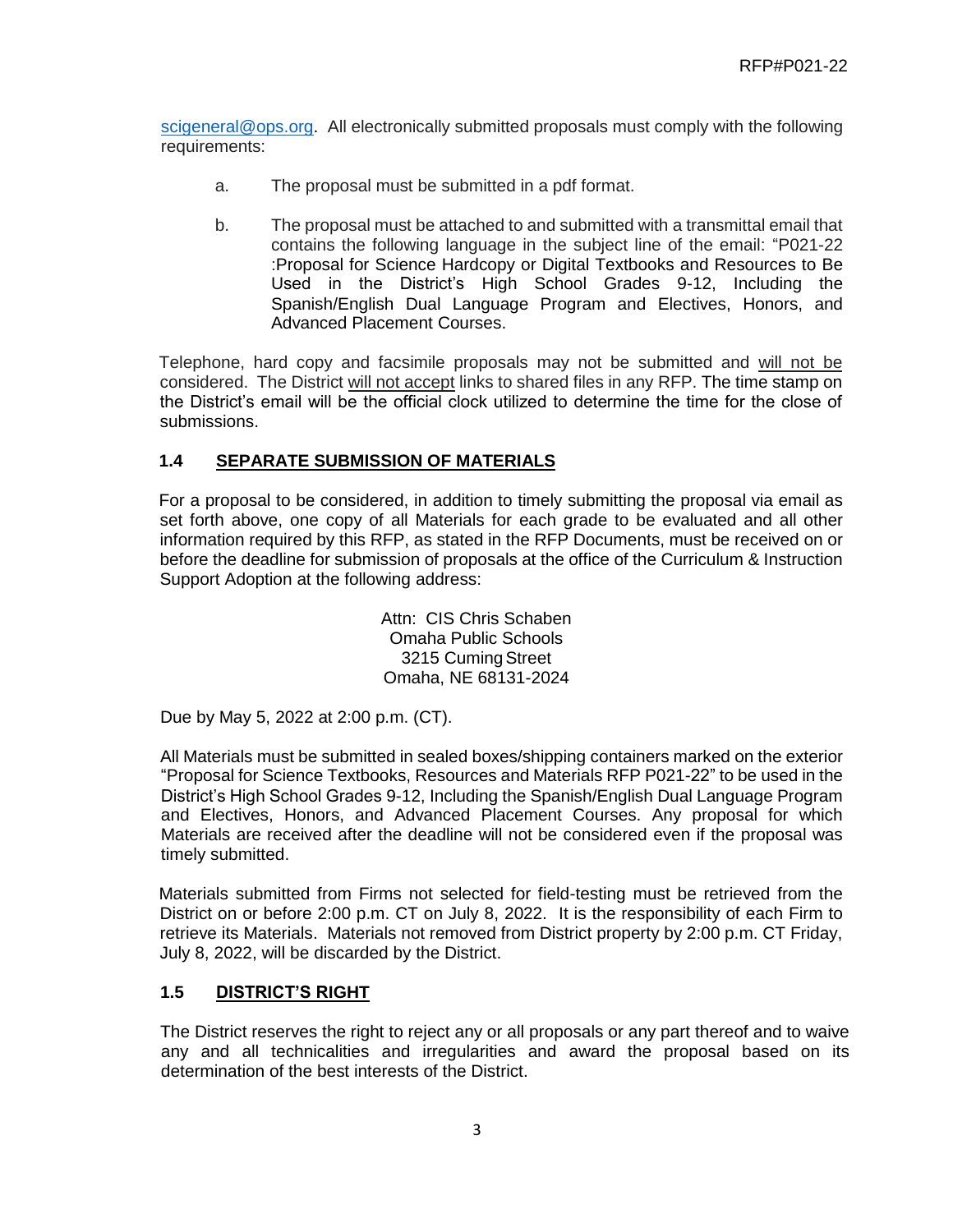## **1.6 PROPOSAL QUESTIONS**

Any questions or requests for interpretation of this RFP must be submitted in writing and shall be submitted by e-mail to scigeneralga@ops.org by 2:00 p.m. CT on April 13, 2022. Answers to questions will be provided to all Firms known to District to have requested the RFP Documents, without indicating which Firm submitted the question.

The communications requirements have been established by the District to ensure a fair and equitable process for all potential respondents. The email address listed above for questions is the only authorized location and representative of the District who can respond to questions regarding this RFP. Any attempt to communicate or contact any Board Member, employee, or consultant of the District in any manner having to do with any aspect of this RFP will result in disqualification of the Firm as a potential supplier.

## **1.7 FIRM'S REPRESENTATION**

In submitting a proposal, the Firm represents that it has read and understands the RFP Documents, that its proposal is submitted in accordance therewith, and that the Firm is familiar with the local conditions that may affect the proposal and performance required by the RFP Documents.

## **1.8 COLLUSIVE ACTIONS**

The Firm's signature on the proposal is the Firm's guarantee that the Firm's proposal and the contents thereof have been arrived at without collusion with other eligible Firms and without any effort to preclude the District from obtaining the Science Materials specified in the RFP Documents at the lowest competitive rate.

## **1.9 OPENING OF PROPOSALS**

Those submitting proposals can attend the opening of the proposals by accessing Microsoft Teams meeting at 1 tel: +**402-509-3892**, within the United States, Phone Conference ID**: 935 302 891#** so that proposals can be opened in public immediately following the close of the time specified for submitting proposals in the presence of the Firms or representatives of the Firms submitting proposals.

## **1.10 PROPOSAL TABULATIONS**

Notes may be taken at the public reading of the proposals at the specified time and date of the opening, or a personal inspection may be made of the proposals after award has been made and documents are placed in central files. In lieu of a visit, a tabulation of an awarded proposal may be obtained by a written request including the proposal number, a selfaddressed envelope, and a check for \$5.00 for the first 20 pages and \$0.25 for each additional page over 20 pages, (do not send cash), payable to Douglas County School District 0001, for each proposal tabulation requested. The request may be included with a proposal or mailed to the Purchasing Division of the District.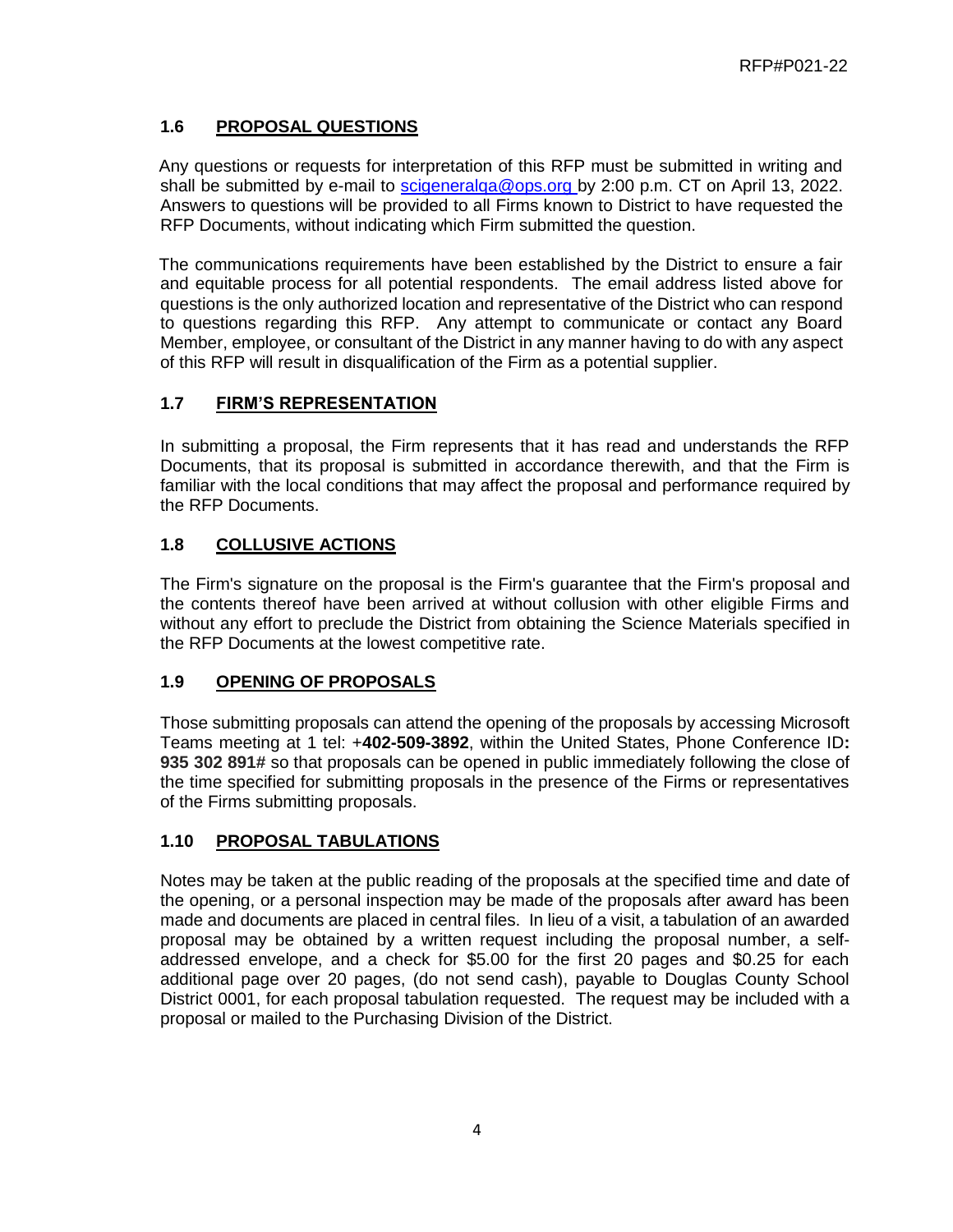## **1.11 WITHDRAWAL OF PROPOSALS**

Prior to the opening of proposals, any Firm submitting a proposal may withdraw its proposal by e-mail notification that is actually received by the District Operational Services Office, at [scigeneral@ops.org](mailto:scigeneral@ops.org) prior to the time specified for close of proposal submission. Properly withdrawn proposals may be re-submitted up to the time for the close of proposal submission in the same manner as required for submitting the initial proposal. After opening of proposals, the proposals shall remain open and subject to acceptance by the District for ninety (90) days and may not be withdrawn or modified prior to the expiration of such ninety (90) day period.

## **1.12 FINANCIAL RESPONSIBILTY**

The District reserves the right during the evaluation process to request a current financial statement as evidence of the Firm's financial stability. This information must contain a statement on whether the financial statement is internally prepared or has been prepared by an outside accounting firm and whether it is audited. An internally prepared financial statement must be certified as accurate in all material respects by an officer or authorized employee of the firm.

### **1.13 PRELIMINARY SCHEDULE**

The District has tentatively determined the schedule for selection of the Materials as follows:

| April 5, 2022              | Request for Proposals issued                                                                                                                 |
|----------------------------|----------------------------------------------------------------------------------------------------------------------------------------------|
| April 13, 2022             | Deadline for submitting questions by 2:00 p.m. CT                                                                                            |
| May 5, 2022                | Proposals due by 2:00 p.m. CT                                                                                                                |
| <b>May - August, 2022</b>  | Committee review, materials review, reference check,<br>interviews, if requested, and notification of Firm's<br>materials to be field tested |
| <b>August 11, 2022</b>     | Virtual presentation/recording of materials selected for<br>further review provided by Firm                                                  |
| September 1, 2022          | Notification of Firms selected for field testing                                                                                             |
| September 16, 2022         | Teacher professional development for materials<br>selected for field test provided by Firm                                                   |
| <b>Fall/Winter 2022-23</b> | <b>Field Testing of Materials</b>                                                                                                            |
| Spring 2023                | Recommendation of selected materials to the Board of<br>Education for approval and negotiation of the Contract.                              |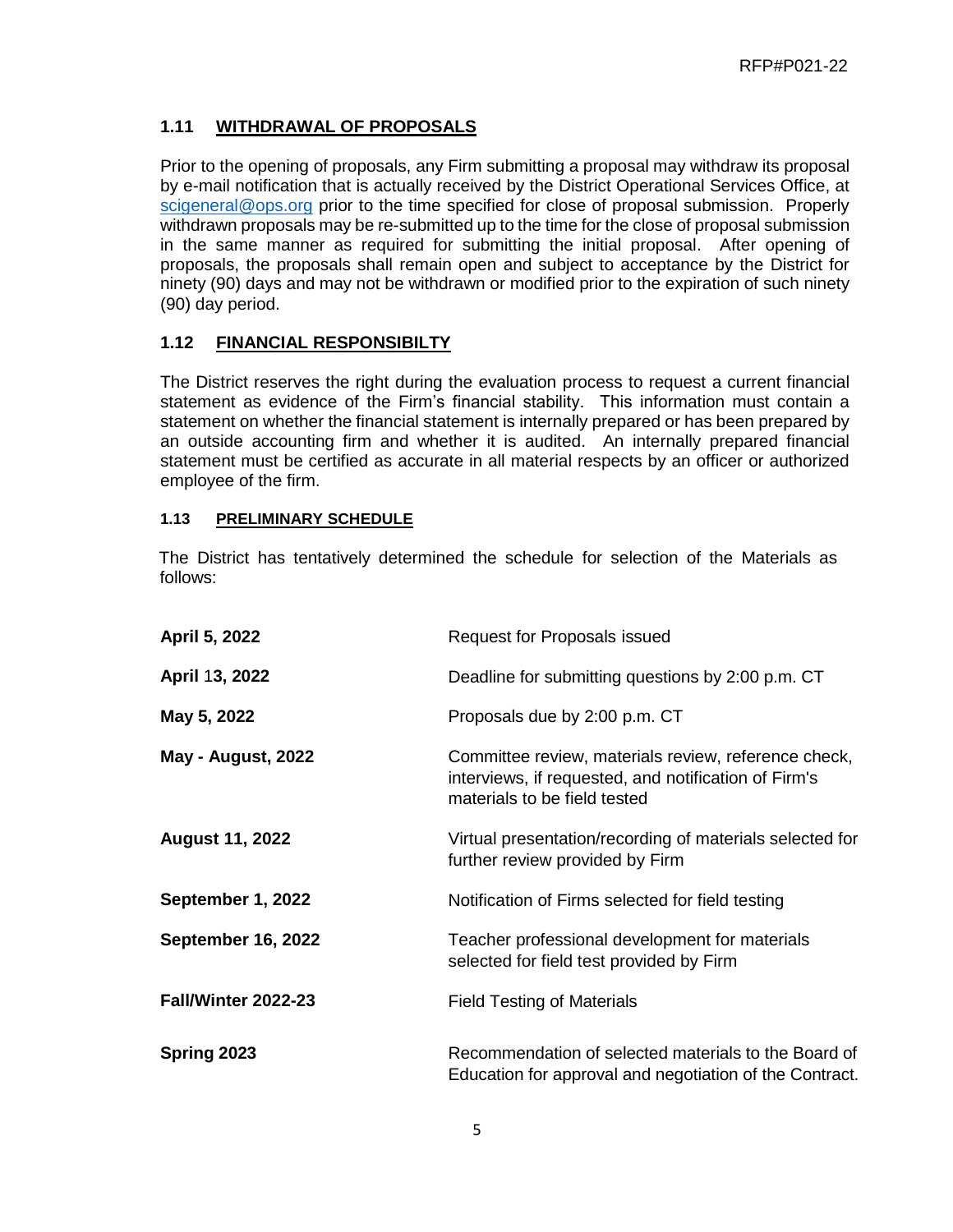It is anticipated that the selected Materials will be utilized District-wide for the 2023-2024 school year. These schedules are subject to change depending on District needs as may be determined by the District. Any change will be communicated to all identified potential respondents.

## **1.14 REVIEW OF PROPOSALS**

All proposals received will be reviewed by a selection committee consisting of District staff members and selected community representatives who will be responsible for reviewing, evaluating the Proposals and corresponding Materials, and determining the Materials that will be field tested.

## **1.15 SELECTION PROCESS FOR FIELD TESTING**

As a part of the selection process, interviews may be conducted by the selection committee with selected Firms at the District's offices in Omaha, Nebraska or virtually, based on the initial evaluations and reference checks. Firms selected for interviews may be provided with a specific format for presentation to the selection committee. All costs incurred by the Firms to participate in such interviews will be the responsibility of the Firm being interviewed. Following evaluation of Materials, reference checks and interviews (if conducted), the District will select the firms that will be asked to submit their Materials for field testing during the 2022-2023 school year.

## **1.16 FIELD TESTING**

The Firms selected by the District for field testing of the Materials must meet the following requirements in order for their Materials to be field tested:

**1.16.1** Field-testing products selected for field testing will be delivered to individual school sites designated by the District, at the expense of the Firm, and must arrive by September 15, 2022. Firms will be required to submit the minimum number of class sets for each course as indicated in the table in Section 1.16.2 below. Selected field-test teachers will use each resource for up to a nine (9) week cycle.

**1.16.2** Firms selected for field testing will be required to send class sets of materials as indicated in the middle column of table below. Firms selected for field testing are encouraged to send Spanish editions of student materials as indicated in the third column of the table below. Recommended means that the course is a candidate to be taught as a dual language course. Optional means that the course is not likely to be a candidate to be taught in as a dual language course.

| Course                                     | <b>Number of Class Sets</b><br>(English versions of<br>text) | <b>Dual Language Class Sets</b><br>(Recommended or Optional for Sending<br><b>Class Sets Spanish Editions = 1, unless</b><br>otherwise noted) |  |  |
|--------------------------------------------|--------------------------------------------------------------|-----------------------------------------------------------------------------------------------------------------------------------------------|--|--|
| <b>Biology</b>                             | <b>Required (10)</b>                                         | Recommended (5)                                                                                                                               |  |  |
| <b>AP Biology</b>                          | <b>Required (7)</b>                                          | <b>Optional</b>                                                                                                                               |  |  |
| <b>Chemistry</b><br><b>Required (10)</b>   |                                                              | Recommended (2)                                                                                                                               |  |  |
| <b>AP Chemistry</b><br><b>Required (7)</b> |                                                              | <b>Optional</b>                                                                                                                               |  |  |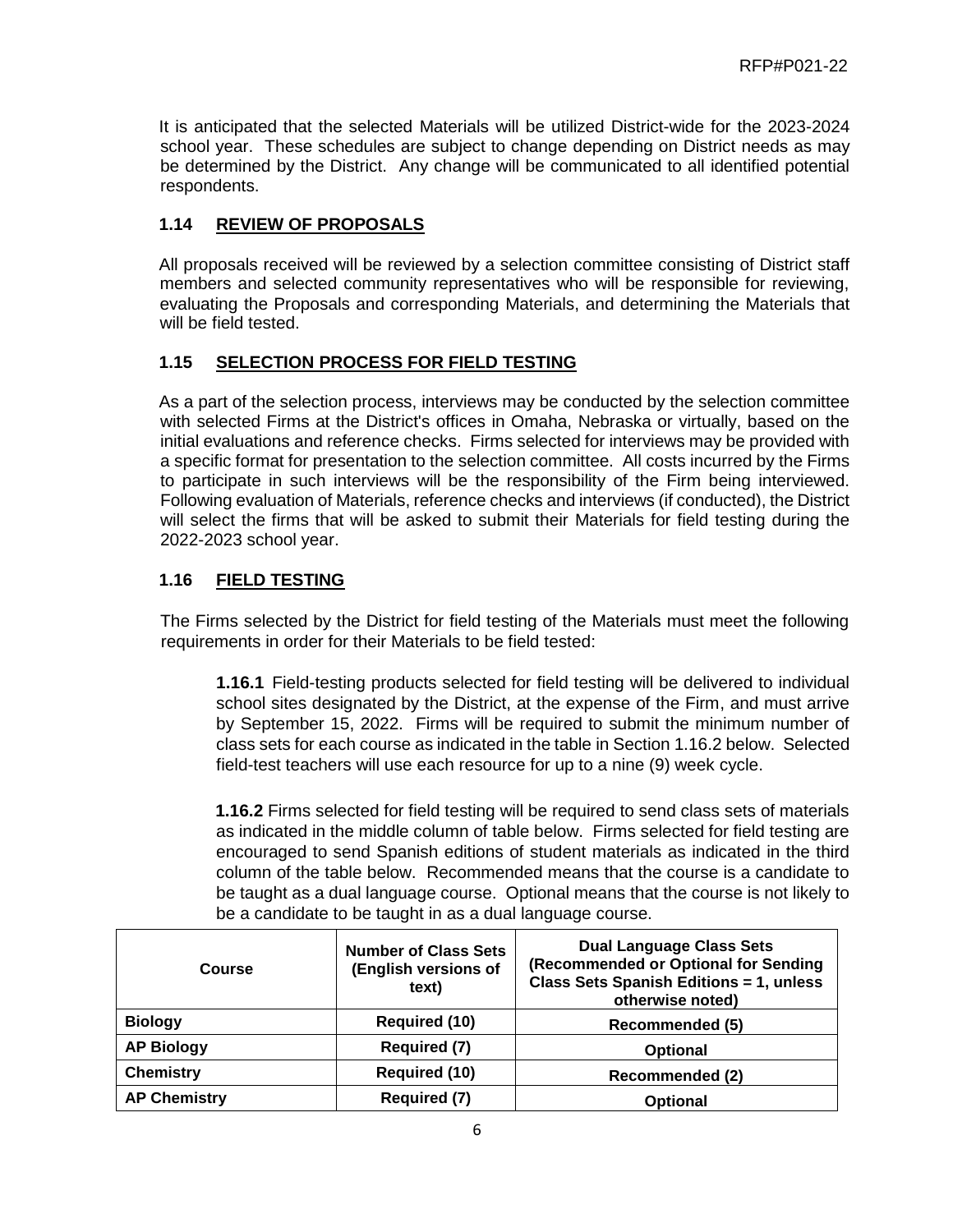| <b>Physics</b>                                  | <b>Required (7)</b> | Recommended (2)        |
|-------------------------------------------------|---------------------|------------------------|
| AP Physics 1 and 2                              | Required (7)        | <b>Optional</b>        |
| <b>AP Physics C</b>                             | <b>Required (2)</b> | Optional               |
| <b>Anatomy &amp; Physiology</b>                 | Required (10)       | Recommended (2)        |
| <b>Environmental Science</b>                    | Required (10)       | <b>Recommended (2)</b> |
| <b>AP Environmental Science</b>                 | Required (7)        | Optional               |
| <b>Marine Biology</b>                           | <b>Required (2)</b> | <b>Optional</b>        |
| <b>Earth Science</b>                            | Required (10)       | Recommended (3)        |
| <b>Forensic Science 1-2</b>                     | Required (10)       | <b>Recommended (3)</b> |
| <b>Forensic Science 3-4</b>                     | <b>Required (3)</b> | Recommended            |
| <b>Forensic Science 5-6</b>                     | <b>Required (2)</b> | Optional               |
| <b>Astronomy</b>                                | <b>Required (2)</b> | Recommended            |
| <b>Nuclear Science</b>                          | <b>Required (2)</b> | Optional               |
| <b>Physical Science</b>                         | Required (15)       | Recommended (5)        |
| <b>Environmental Water</b><br><b>Technology</b> | <b>Required (3)</b> | <b>Optional</b>        |
| <b>Natural Resources</b><br><b>Management</b>   | <b>Required (3)</b> | <b>Optional</b>        |
| <b>Inland Ecosystems</b>                        | <b>Required (3)</b> | <b>Optional</b>        |
| Zoology                                         | <b>Required (2)</b> | Optional               |
| <b>Veterinary Science</b>                       | <b>Required (2)</b> | <b>Optional</b>        |
| <b>Science Research</b>                         | <b>Required (2)</b> | Optional               |
| <b>Medical Biology</b>                          | <b>Required (2)</b> | <b>Optional</b>        |
| <b>Medical Chemistry</b>                        | <b>Required (2)</b> | Optional               |
| <b>Plants and Propagation</b>                   | <b>Required (2)</b> | Optional               |
| <b>Meteorology</b>                              | <b>Required (2)</b> | <b>Optional</b>        |
| <b>Biology 3-4</b>                              | <b>Required (2)</b> | <b>Optional</b>        |
| <b>Medical Terminology</b>                      | <b>Required (2)</b> | <b>Optional</b>        |
| <b>Intro to Exercise Science</b>                | <b>Required (2)</b> | <b>Optional</b>        |
| <b>Horticulture</b>                             | <b>Required (2)</b> | <b>Optional</b>        |
| <b>Fundamental of Aero Tech</b>                 | <b>Required (2)</b> | <b>Optional</b>        |
| <b>Principles of Engineering</b>                | <b>Required (2)</b> | <b>Optional</b>        |
| <b>Human Body Systems</b>                       | <b>Required (2)</b> | <b>Optional</b>        |
| <b>BioMed Innovations</b>                       | <b>Required (2)</b> | <b>Optional</b>        |
| <b>Principles of Bioscience</b>                 | <b>Required (2)</b> | <b>Optional</b>        |
| <b>Medical Interventions</b>                    | <b>Required (2)</b> | <b>Optional</b>        |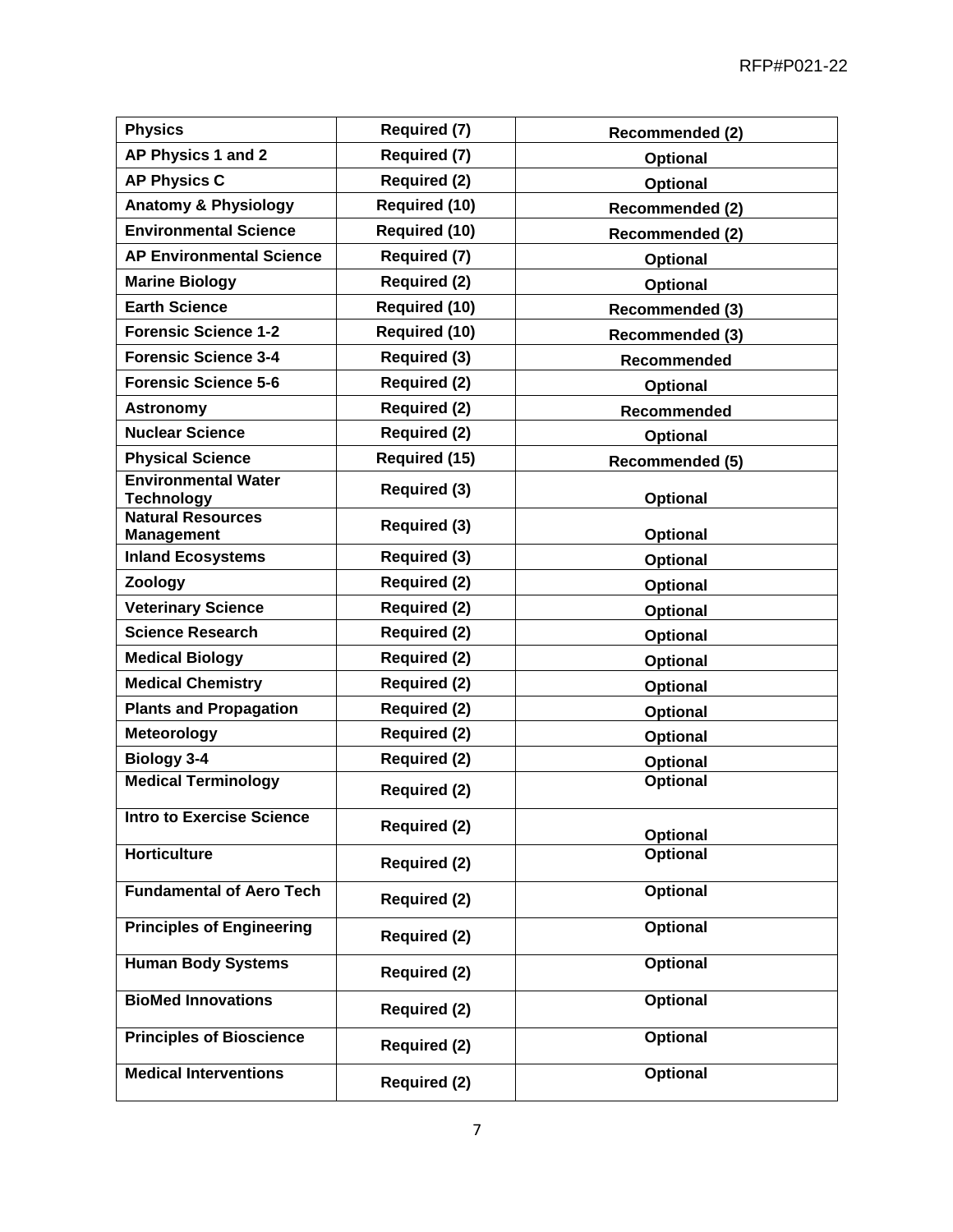| <b>Foundations of Healthcare</b>                     | <b>Required (2)</b> | Optional |
|------------------------------------------------------|---------------------|----------|
| <b>Intro to Aeronautics</b>                          | <b>Required (2)</b> | Optional |
| Pathology                                            | <b>Required (2)</b> | Optional |
| <b>Patient Care</b>                                  | <b>Required (2)</b> | Optional |
| <b>Pharmacy Technology</b>                           | <b>Required (2)</b> | Optional |
| <b>Sports Medicine</b>                               | <b>Required (2)</b> | Optional |
| <b>Behavioral Health</b>                             | <b>Required (2)</b> | Optional |
| <b>CNA</b>                                           | <b>Required (2)</b> | Optional |
| EMT                                                  | <b>Required (2)</b> | Optional |
| <b>Fire Science</b>                                  | <b>Required (2)</b> | Optional |
| <b>Epidemiology and Disease</b><br><b>Prevention</b> | <b>Required (2)</b> | Optional |
| <b>Health Informatics</b>                            | <b>Required (2)</b> | Optional |
| <b>Biomechanics</b>                                  | <b>Required (2)</b> | Optional |

**1.16.3** Provide up to four, 3-hour training sessions for teachers participating in the field testing in the use of the Materials prior to and during the field testing. Such training will be held in Omaha, Nebraska, or may occur virtually, and all expenses of such training will be the responsibility of the Firm providing the training. Recordings of virtual meetings must be made available at any time throughout the duration of the selection and field testing process for viewing by District personnel involved in the field testing and selection of materials. The selected Firms will work with the District's Curriculum and Instruction Support personnel to determine content for the training sessions.

**1.16.4** Firms will create and monitor an interactive forum for teacher questions and answers during the field test.

**1.16.5** Firms will create one 30-minute video for community members that review the structure of a lesson, independent practice, support for families, blended learning opportunities, supports for English language learners, tiered instruction to meet the needs of all learners, multicultural inclusion, and accessibility.

**1.16.6** At the completion of field testing, Firms participating in field testing that are not selected as successful Firms must, at their cost, pick-up the field testing Materials within 15 days after being notified, by the District, that they have not be selected. Materials not removed from District property by 2:00 pm CT on the last day to remove such Materials will be discarded by the District.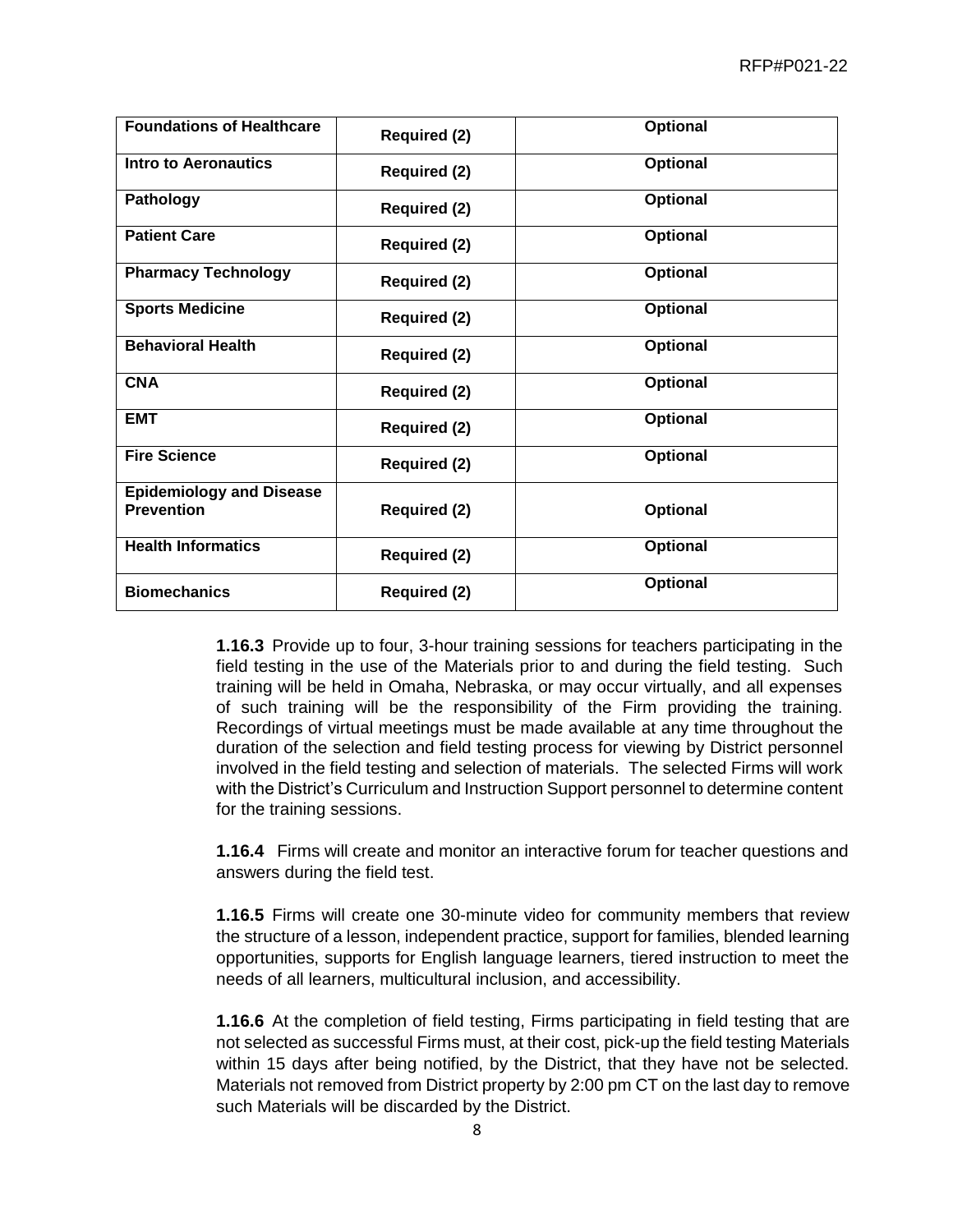**1.16.7** Firms will be responsible for shipping all field test Materials directly to teachers at the designated District locations. Publishers will be responsible for picking up items after the review if they are not selected for the field testing.

**1.16.8** Firms will be required to provide instructional pacing guides for field test teachers based on the content standards provided by the District.

**1.16.9** Firms will be required to complete and sign the District's standard Data Protection Agreement (DPA) with the District prior to the start of field testing. Please see Exhibit C. The Firm or Firms selected to furnish the Materials will also be required to sign another DPA at the time the Contract for the Materials is signed.

### **1.17 FINAL PROPOSAL EVALUATION**

Following the completion of field testing, the selection committee with evaluate the field testing results, together with the proposals and other information from the initial evaluation of the Firms that were selected for field testing. Based on the evaluation criteria set forth below and such other additional criteria as the District believes in its discretion to be relevant to the evaluation, the selection committee will determine the Firm or Firms that it will recommend to the Board of Education to furnish the Materials referred to in the RFP Documents that should be adopted for use District-wide. Upon Board approval of the adoption of the Materials, the District will negotiate the Contract with the successful Firm or Firms, which negotiation will include the cost of the Materials to the District, for the Materials to be utilized District-wide starting with the 2023-2024 school year. If the District and the successful Firm cannot successfully negotiate the Contract the selection of the Firm will be withdrawn, and the District shall undertake negotiations for a contract with another Firm of the District's choosing. The Contract or the Contracts, when negotiated, will be presented to the Board of Education for approval.

#### **1.18 PROPOSAL EVALUATION AND SELECTION CRITERIA**

The selection committee will utilize the following criteria, plus such other criteria as it deems relevant, to make its recommendation to the Board.

**1.18.1** Relevant qualifications of the Firm's Materials based on education and experience.

**1.18.2** Compliance of the Materials with legal requirements and RFP requirements.

**1.18.3** The experience of the Firm and personnel in the performance of providing Materials and services in large, diverse and urban districts.

**1.18.4** Availability of Firm resources to meet the schedule and project requirements.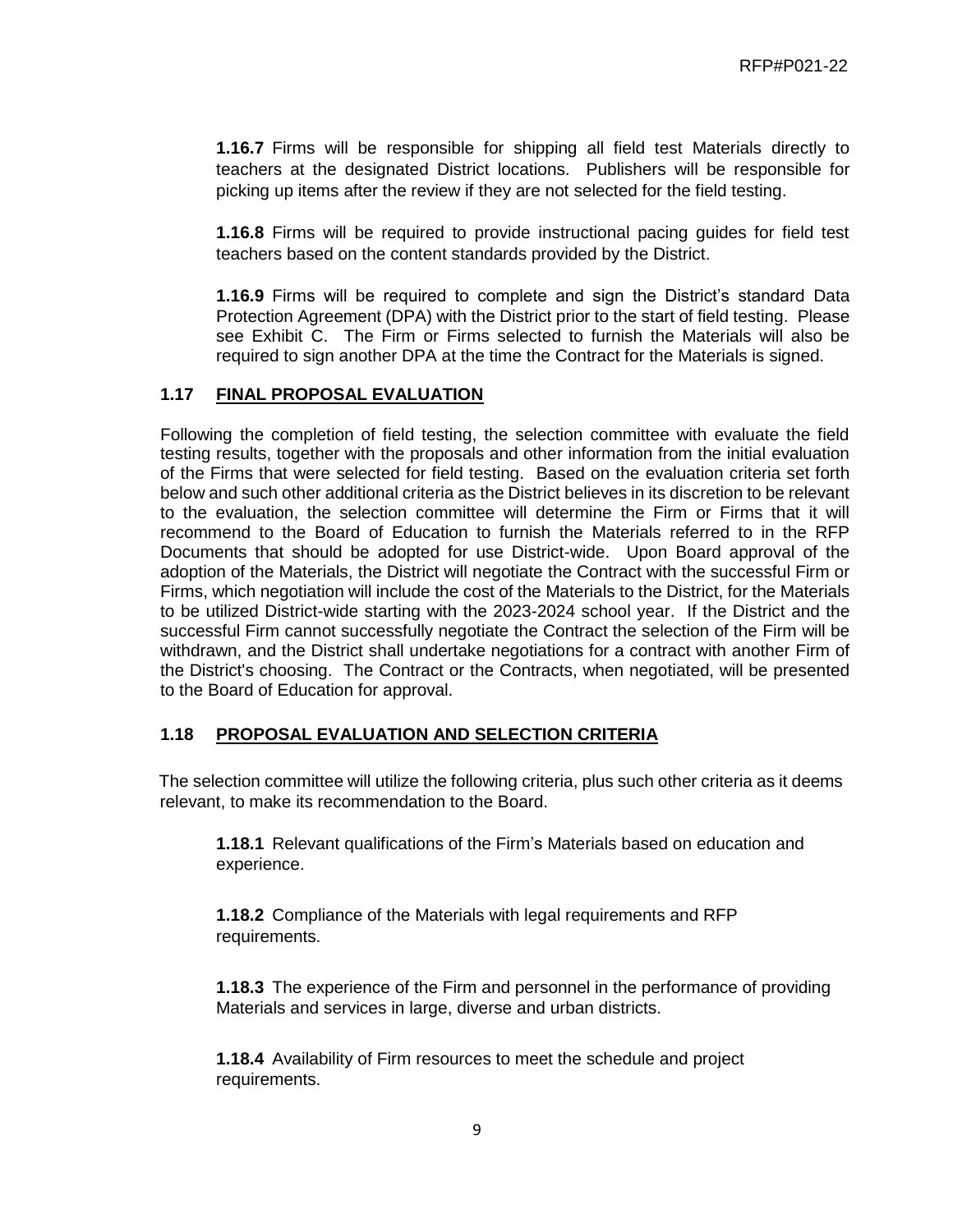**1.18.5** Information supplied by references.

**1.18.6** The results of interviews, if conducted.

**1.18.7** The results of field tests in the form of the quality of the instructional material rubrics and stakeholder surveys.

**1.18.8** Cost of the Materials.

## **1.19 COSTS INCURRED IN RESPONDING**

This RFP does not commit the District to pay any costs incurred by a Firm in the preparation and submission of proposals, in providing Materials to the District, in procuring or contract for any services in connection with the proposal or in attending any post-submission interview.

## **2.0 GENERAL TERMS AND CONDITIONS**

## **2.1 GENERAL**

The Contract between the District and the selected Firm or Firms shall incorporate by reference the requirements of the Invitation for Proposals, Scope Summary, Sections 1.0 to 4.0 of the RFP Documents (Proposal Submission Instructions, the General Terms and Conditions, the Proposal Specifications and the Proposal Requirements), Exhibits A through D, Inclusive and the agreed upon portions of the Firm's proposal with any attachments. In the event of a conflict between Firm's proposal and the remainder of the RFP Documents, the remainder of the RFP Documents shall control.

## **2.2 CIVIL RIGHTS**

The Firm will comply with Title VI of the Civil Rights Act of 1964 (P.L. 88-352), as amended by the Equal Opportunity Act of 1972, all requirements imposed by or pursuant to the Regulations of the Department of Education (34 C.F.R. Part 100) issued pursuant to that title, the Pregnancy Discrimination Act of 1978, Federal Executive Order 11246, the Federal Rehabilitation Act of 1973, as amended, the Vietnam Era Veteran's Readjustment Assistance Act of 1974, Title IX of the Education amendments of 1972, the Age Act of 1972, the Americans With Disabilities Act of 1990, the Genetic Information Nondiscrimination Act of 2008, and the Nebraska Fair Employment Practice Act, Neb. Rev. Stat. §48-1122. The Firm agrees no person in the United States shall on the grounds of race, color or national origin, be excluded from participation in, be denied the benefits of, or be otherwise subjected to discrimination under any program or activity for which District receives federal financial assistance from the Department; and hereby gives assurance that the Firm will immediately take any measures necessary to effectuate this Contract. The Firm further agrees to comply with all applicable requirements of state and local laws, ordinances, and regulations regarding nondiscrimination in employment. The Firm agrees not to discriminate in its employment practices, and will render services under this Contract without regard to race, color, national origin, religion, sex (including pregnancy), marital status, sexual orientation, disability, age, genetic information, gender identity, gender expression, citizenship status,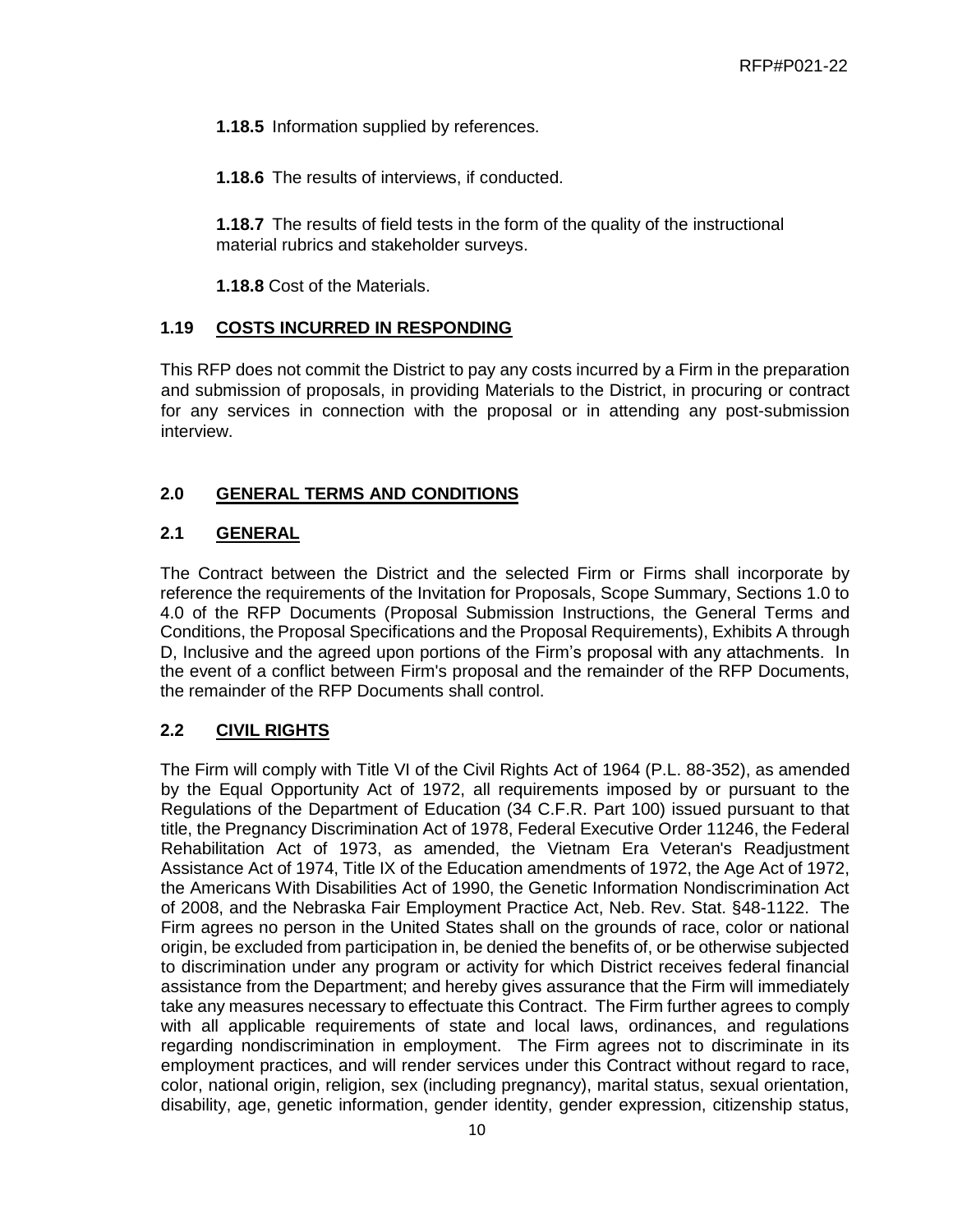veteran status, political affiliation or economic status. Any act of discrimination committed by Firm or failure to comply with these statutory obligations when applicable shall be a default under the Contract with the Firm.

## **2.3 WORKER VERIFICATION**

The Firm contracting with the District shall be required to register with and utilize an electronic verification system or program, whether the work authorization program of the Illegal Immigration Reform and Immigrant Responsibility Act of 1996, 8 U.S.C. 1324a, now known as the "E-Verify Program" or an equivalent federal program designated by the Department of Homeland Security or other federal agency authorized to verify the work eligibility status of a newly hired employee pursuant to the Immigration Reform and Control Act of 1986. The Firm shall contractually require all subcontractor(s) performing work under such Contract to also register and utilize such electronic verification system. The Firm awarded the Contract and all of such Firm's subcontractor(s) shall use such electronic verification system to determine the work eligibility status of each new employee physically performing any services within the State of Nebraska under the contract. Any person whom the electronic verification system determines is ineligible or not authorized to work in the United States shall not be permitted by the Firm or any subcontractor to perform services in Nebraska under such Contract. The Firm shall provide such reasonable documentation as District may request from time to time during the performance of the Contract and for 5 years thereafter documenting compliance with the provisions of this Section. Failure to comply with the provisions of this Section shall constitute a default under the Contract with the District.

## **2.4 PUBLIC BENEFIT**

For purposes of complying with Neb. Rev. Stat. §§ 4-108 through 4-114, if the Firm is a sole proprietorship or a general partnership, the Firm represents to the District that the sole proprietor or each general partner, as applicable, are citizens of the United States or that are qualified aliens under the federal Immigration and Nationality Act. Any qualified alien must provide to the District that person's immigration status, alien number and a copy of my USCIS documentation upon request by the District.

## **2.5 FEDERAL TAXES**

Where Federal statutes exempt the District from the payment of excise or manufacturer's taxes on Materials or equipment, the Firm shall exclude the amount of any applicable Federal excise or manufacturer's taxes from its proposal. The District will furnish the Firm, on request, the necessary exemption certificates to aid the Firm in the recovery of any such taxes paid.

## **2.6 STATE AND CITY TAXES**

The District, as a political subdivision, is exempt from the payment of state and city sales taxes, and no such taxes should be included in any amounts to be paid by the District under its Contract with the Firm. The District's tax exemption number is 5-0597767.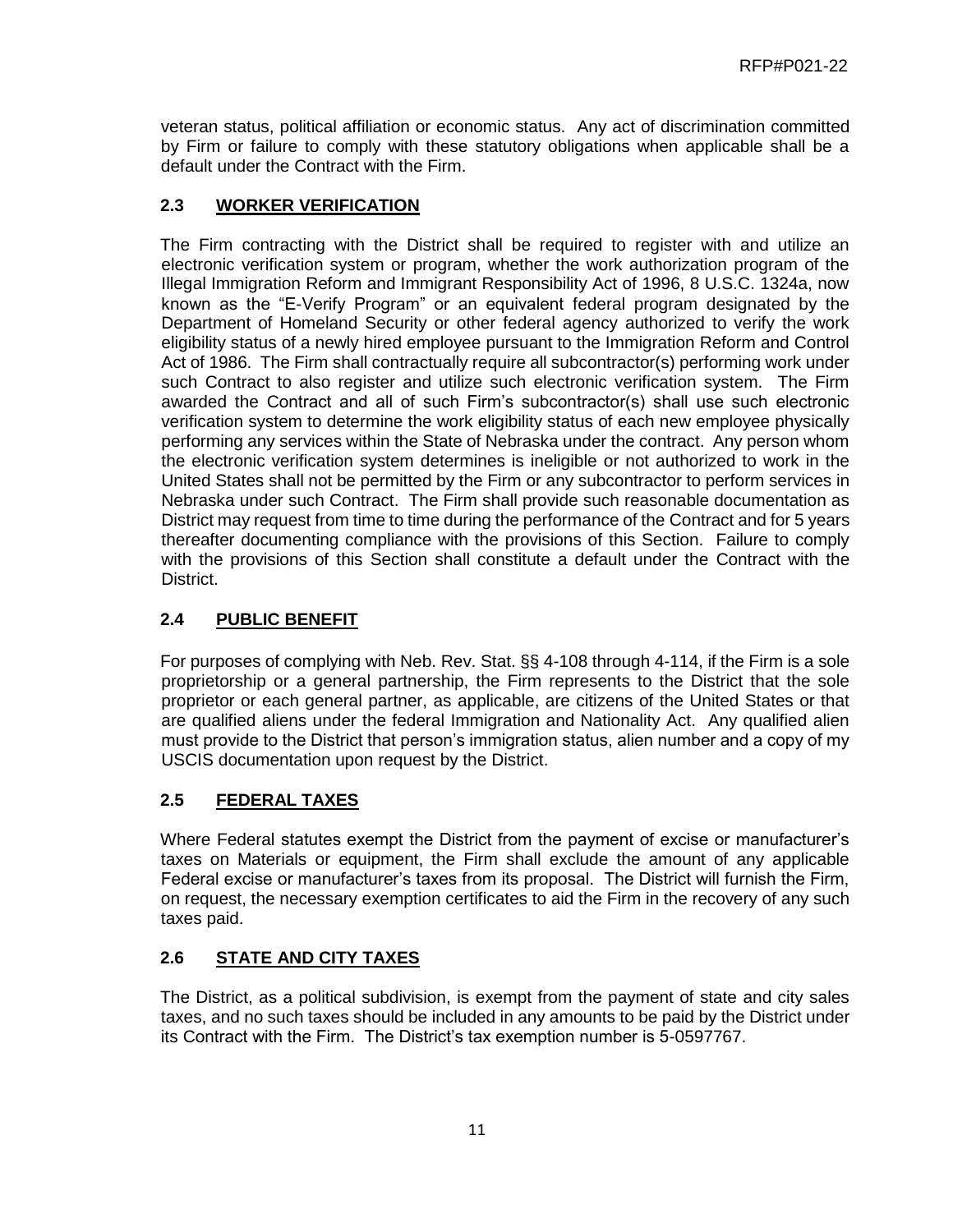## **2.7 TARIFFS AND DUTIES**

All applicable tariffs or duties, including penalties and interest, shall be paid by the Firm and shall not be included in any payments by the District.

## **2.8 PERFORMANCE OF CONTRACT**

The Firm shall perform all of its duties hereunder in a good and professional manner and in accordance with accepted sound business practices.

## **2.9 ASSIGNMENT AND BINDING EFFECT**

The Firm shall not assign the Contract, or any part thereof, to any other person or entity without the prior written approval of the District, which the District may withhold at its discretion. Transfers aggregating fifty percent (50%) or more of the capital or voting stock of the Firm (if the Firm is a nonpublic corporation) or transfers aggregating fifty percent (50%) or more of the Firm's partnership interest (if the Firm is a partnership) or transfers aggregating fifty percent (50%) or more of the other ownership interests of the Firm (if Tenant is a limited liability company or other legal entity) shall be deemed to be an assignment of the Contract. The Contract between the District and Firm shall be binding on the successors and permitted assigns of the District and Firm.

## **2.10 DEFAULT AND REMEDIES**

In the event the Firm: (i) breaches or violates any of the terms and conditions of the Contract between the Firm and the District; or (ii) fails to perform any duty or obligation thereunder (iii) if the Firm should be adjudged bankrupt, make a general assignment for the benefit of creditors, or if a receiver should be appointed to take over the Firm's affairs, and provided any of the foregoing defaults are not cured by Firm, to the sole and complete satisfaction of the District, upon seven (7) days written notice to Firm, District may take any or all the following actions, in addition to such other remedies as are allowed by law:

- Suspension The District may suspend its payments under the Contract without terminating the Contract and withhold any further payment pending corrective action by the Firm.
- Termination The District may terminate the Contract at any time by notice to Firm, which termination shall take effect on the date specified in such notice. Upon such termination, District may obtain the Materials from a different Firm. In the event of such termination, the Firm shall not be entitled to any further payments under the Contract. If the remaining amount that is unpaid under the Contract with Firm is insufficient to pay for the cost of completing performance of the Contract obligations by a substitute firm, the Firm shall pay to the District, in addition to all other damages suffered by District due to such default, the difference in the cost of performing such services by the substitute contractor or the District and the remaining unpaid funds held by the District.

The remedies set forth in this Section are in an addition to any other rights and remedies that the District pay have as a result of such default, including the recovery of damages.

## **2.11 TERMINATION WITHOUT CAUSE**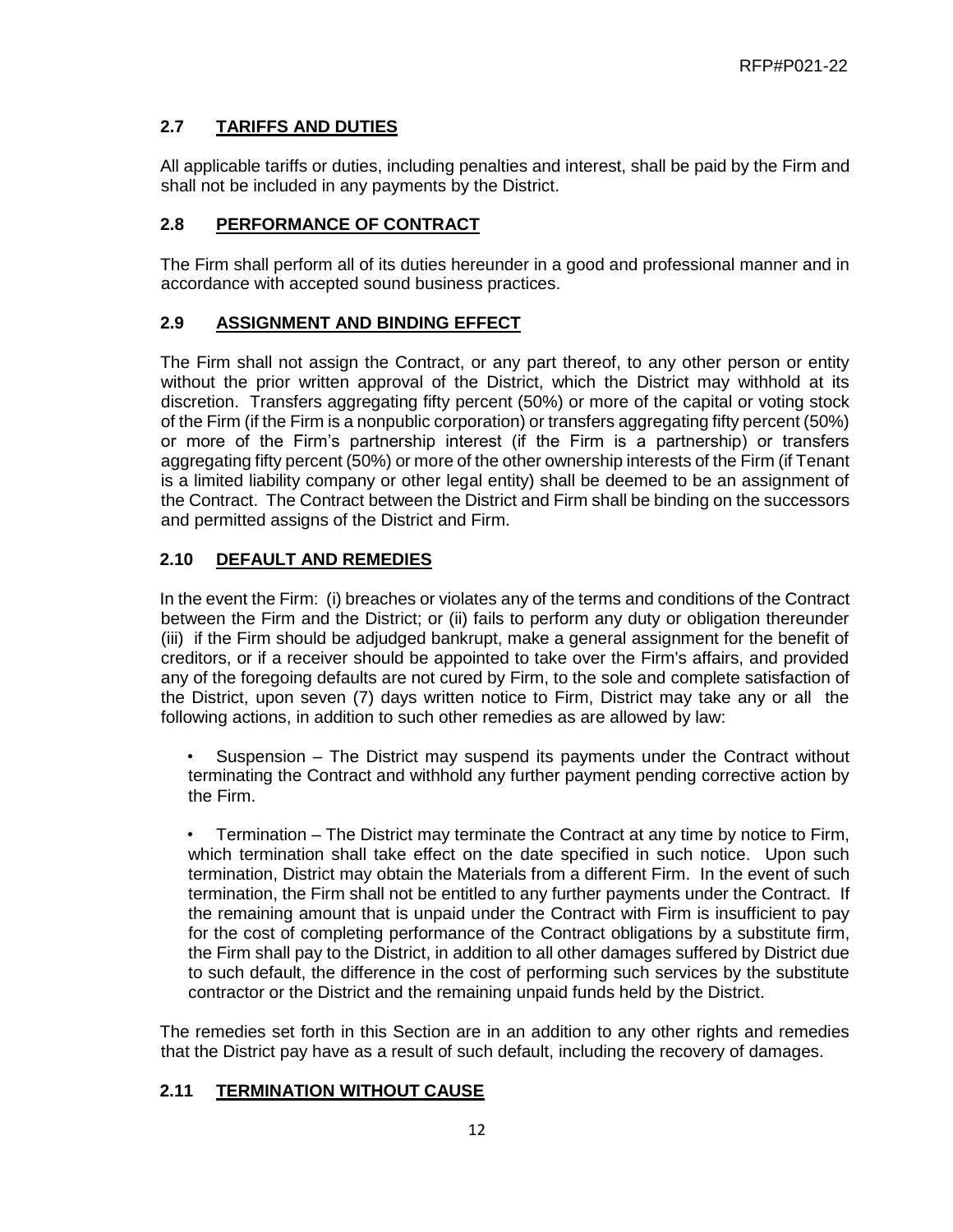District may terminate the Contract with the Firm without cause, at any time prior to the completion of the term of the Contract and without penalty by providing sixty (60) days prior notification in writing to the Firm. In the event of a no cause termination, the District shall pay to the Firm the amount owed for any Materials furnished to the District by the Firm from the date of the Contract up to the date of termination and upon such payment shall be relieved of further obligation hereunder.

## **2.12 INSURANCE**

The Firm will maintain at all times while under Contract with the District, shall be required to maintain the following insurance coverages:

Statutory worker's compensation insurance for all of its employees as required by law.

Employer's Liability \$500,000 per accident \$500,000 disease, policy limit \$500,000 disease, each employee

Commercial General Liability Bodily injury and property damage liability: \$1,000,000 combined single limit Coverage shall include completion operations, broad form property damage, and personal injury and advertising liability coverage.

Automobile Liability Insurance Bodily injury and property damage liability: \$1,000,000 combined single limit

Cyber Liability Insurance \$2,000,000.00 per occurrence Coverage shall include losses arising out of or in connection with a data breach, security incident or privacy violation

Excess Liability \$2,000,000 limit of liability

The foregoing insurance can be provided by any combination of base and excess liability coverages and shall be primary and non-contributory. Liability coverages must be on an occurrence basis. The District shall be named as an additional insured on all such liability policies. The polices shall be endorsed to provide that the District shall receive at least 30 days' prior notice of any non-renewal, cancellation, material modification, or any reduction in coverages or coverage amounts. The Firm will provide certificates to the District evidencing such coverages.

## **2.13 INDEMNIFICATION**

Firm, on behalf of itself and its successors and assigns, hereby agrees to indemnify, defend, and hold harmless District and its Board members, officers, agents and employees, from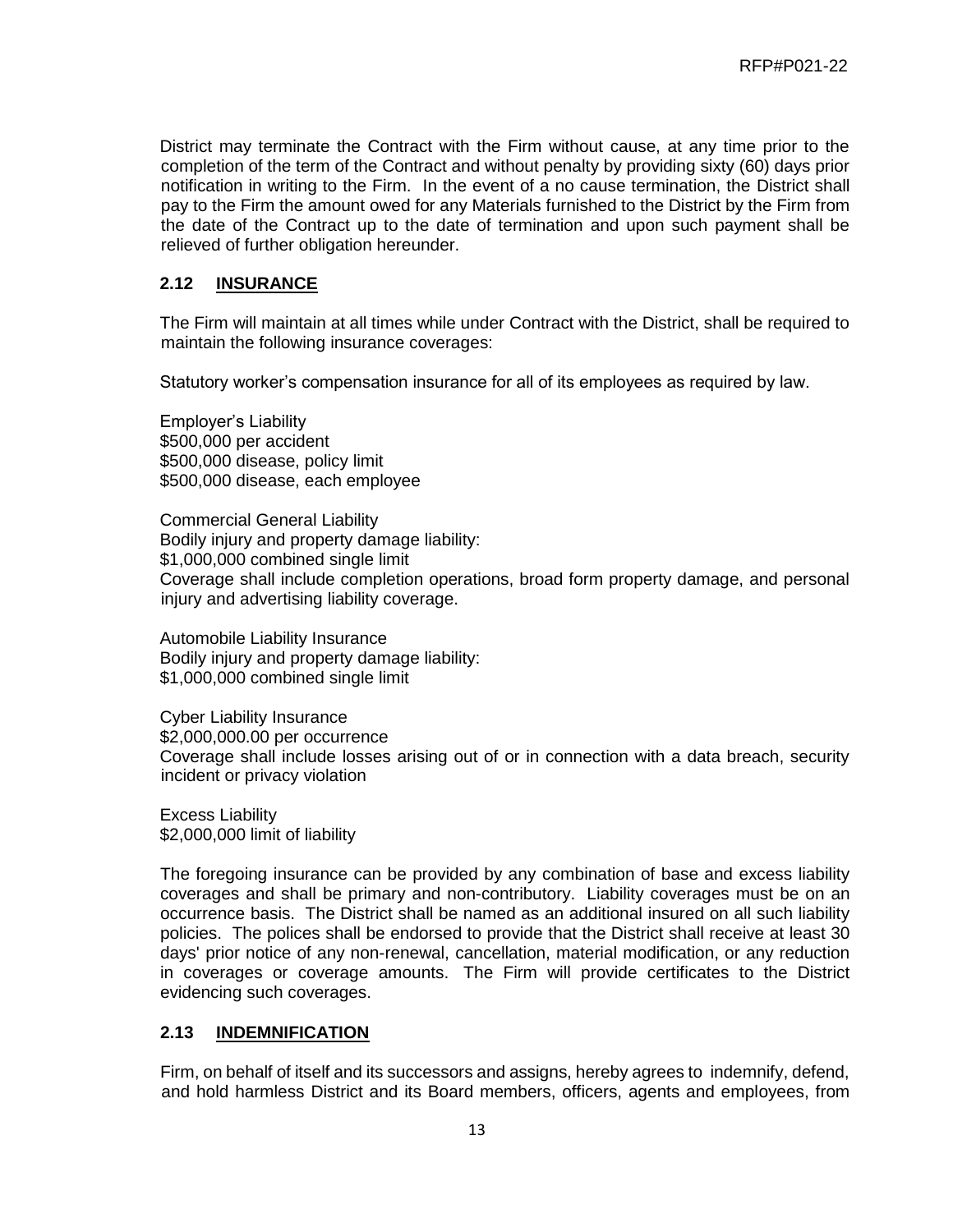any or all losses, damages, claims, liabilities, judgments, costs and expenses (including reasonable attorney's fees and expenses) arising out of or in connection with: (i) any act or omission of Firm or Firm's agents, employees or contractors; (ii) any default, breach, violation or non-performance of the Contract between the Firm and the District; (iii) any injury to persons or property or loss of life caused by Firm or by Firm's agents, employees or contractors other than any such claims that are caused solely by the negligent or intentional act or omission of District, or its employees, agents, or contractors; or (iv) any violation or infringement of any copyright, patent, trademark or tradename or other intellectual property right by the Materials provided.

## **2.14 COMPLIANCE WITH LAWS**

The Firm in performance of the Contract will comply with all applicable Federal, State and local laws, ordinances, regulations and codes.

## **2.15 INVALIDITY**

If one or more of the provisions contained in the Contract are declared invalid, illegal or unenforceable in any respect, the validity, legality and enforceability of the remaining provisions shall remain in full force and effect and shall not in any way be affected, impaired or invalidated unless the effect of such invalidity, voidness or unenforceability materially alters the purposes of this Contract.

## **2.16 RECORDS**

The Firm shall retain District records for a period of not less than seven years after they are audited by the District's external auditors without additional cost to the District. The record retention obligation shall survive the expiration or termination of the contract with the Firm.

## **2.17 GOVERNING LAW AND FORUM SELECTION CLAUSE**

The laws of the State of Nebraska shall govern both the interpretation of the Bid Documents and the interpretation and performance of the Contract between the District and the Firm, without regard to its conflicts of laws principles. Any action concerning any provision of the Contract or its formation must be brought in the appropriate courts of the State of Nebraska.

## **2.18 NO WAIVER**

The failure of District or the Firm to insist in any one or more instances upon performance of any terms or conditions of this Contract shall not be construed as a waiver of future performance of any such term, covenant or condition, but the obligations of such party with respect thereto shall continue in full force and effect.

## **2.19 ENTIRE CONTRACT**

This Contract, together with the RFP Documents incorporated therein and any attachments and any exhibits or schedules thereto, constitutes the entire Contract between the parties as to the subject matter hereof, and replaces any prior written and oral statements and understandings.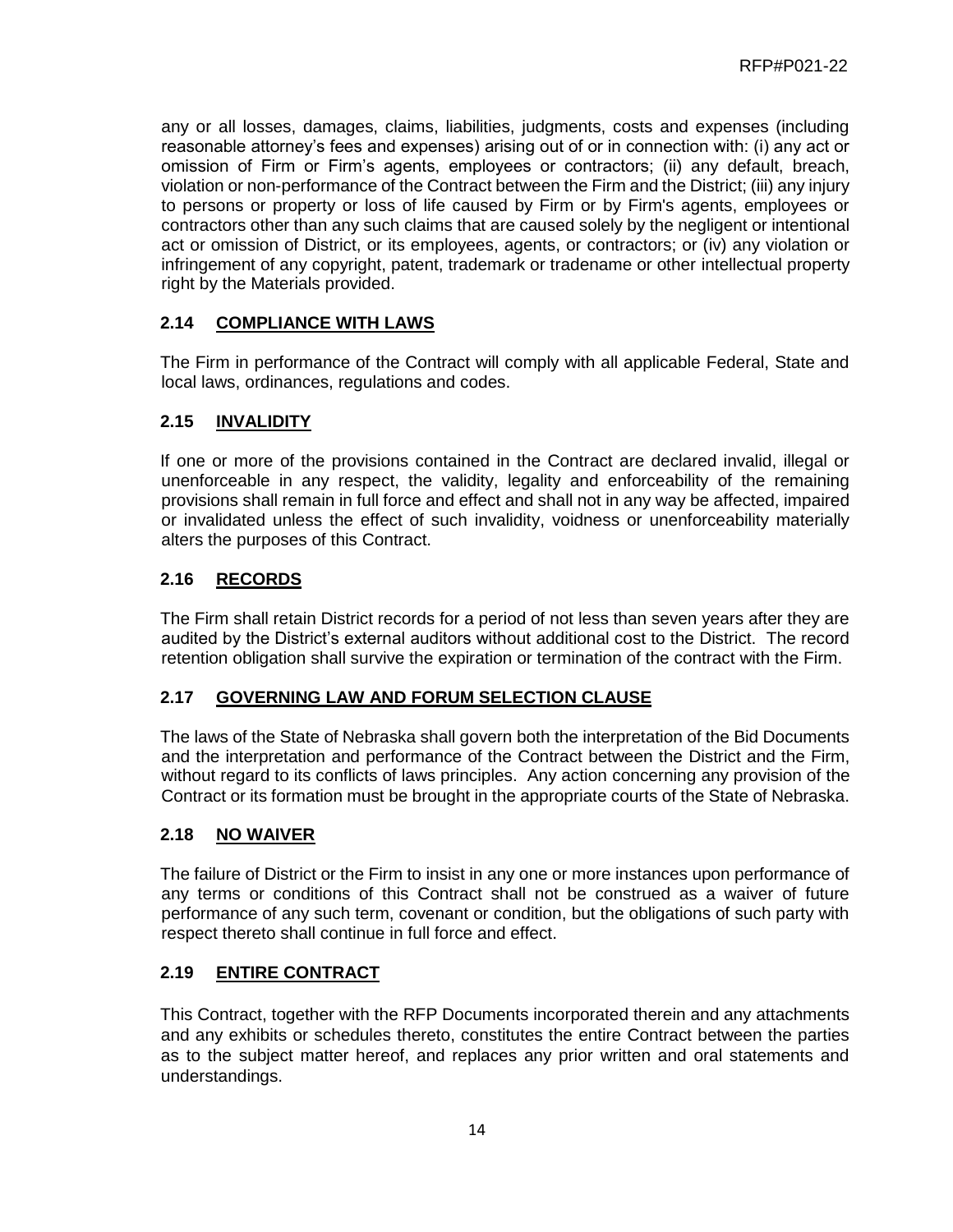## **2.20 REQUIREMENTS RELATING TO FEDERAL AWARDS**

The following requirements must be met by Contractor, and where applicable, by subcontractors, in connection with the performance of the Contract with the District as required for any contracts involving a Federal award. This Contract is being funded through a Federal award.

**2.20.1** By submitting a proposal and entering into a Contract with the District, Contractor represents that it is not listed on the government wide exclusions in the System for Award Management (SAM), in accordance with the OMB guidelines at 2 CFR 180 that implement Executive Orders 12549 (3 CFR part 1986 Comp., p. 189) and 12689 (3 CFR part 1989 Comp., p. 235), "Debarment and Suspension." SAM Exclusions contain the names of parties debarred, suspended, or otherwise excluded by agencies, as well as parties declared ineligible under statutory or regulatory authority other than Executive Order 12549.

**2.20.2** If the amount of the Contract between the District and the Contractor is \$100,000 or more, Contractor shall file a certification (see Exhibit A to the RFP Documents). In the certification, recipients of each tier certifies to the tier above that it will not and has not used Federal appropriated funds to pay any person or organization for influencing or attempting to influence an officer or employee of any agency, a Member of Congress, officer or employee of Congress, or an employee of a Member of Congress in connection with obtaining any Federal contract, grant, or any other award covered by 31 U.S.C. § 1352. Each tier shall also disclose any lobbying with non-Federal funds that takes place in connection with obtaining any Federal award. Such disclosures are forwarded from tier to tier up to the recipient who in turn will forward the certification(s) to the District.

**2.20.3** If the Contract between the District and the Contractor is in excess of the amount of \$150,000 Contractor will comply with all applicable standards, orders or regulations issued pursuant to the Clean Air Act (42 U.S.C. 7401-7671q) and the Federal Water Pollution Control Act as amended (33 U.S.C. 1251-1387). Violations must be reported to the District, the Federal awarding agency and the Regional Office of the Environmental Protection Agency (EPA).

#### **2.21 CONTRACT WORK HOURS AND SAFETY STANDARDS ACT**

All contracts awarded by the District for this Project in excess of \$100,000 that involve the employment of mechanics or laborers must include a provision for compliance with [40](https://www.law.cornell.edu/uscode/text/40) U.S.C. [3702](https://www.law.cornell.edu/uscode/text/40/3702) and [3704,](https://www.law.cornell.edu/uscode/text/40/3704) as supplemented by Department of Labor regulations [\(29 CFR](https://www.law.cornell.edu/cfr/text/29/part-5)  [Part 5\)](https://www.law.cornell.edu/cfr/text/29/part-5). Under [40 U.S.C. 3702](https://www.law.cornell.edu/uscode/text/40/3702) of the Act, each contractor must be required to compute the wages of every mechanic and laborer on the basis of a standard work week of 40 hours. Work in excess of the standard work week is permissible provided that the worker is compensated at a rate of not less than one and a half times the basic rate of pay for all hours worked in excess of 40 hours in the work week. The requirements of [40 U.S.C. 3704](https://www.law.cornell.edu/uscode/text/40/3704) are applicable to construction work and provide that no laborer or mechanic must be required to work in surroundings or under working conditions which are unsanitary, hazardous or dangerous. These requirements do not apply to the purchases of supplies or materials or articles ordinarily available on the open market, or contracts for transportation or transmission of intelligence.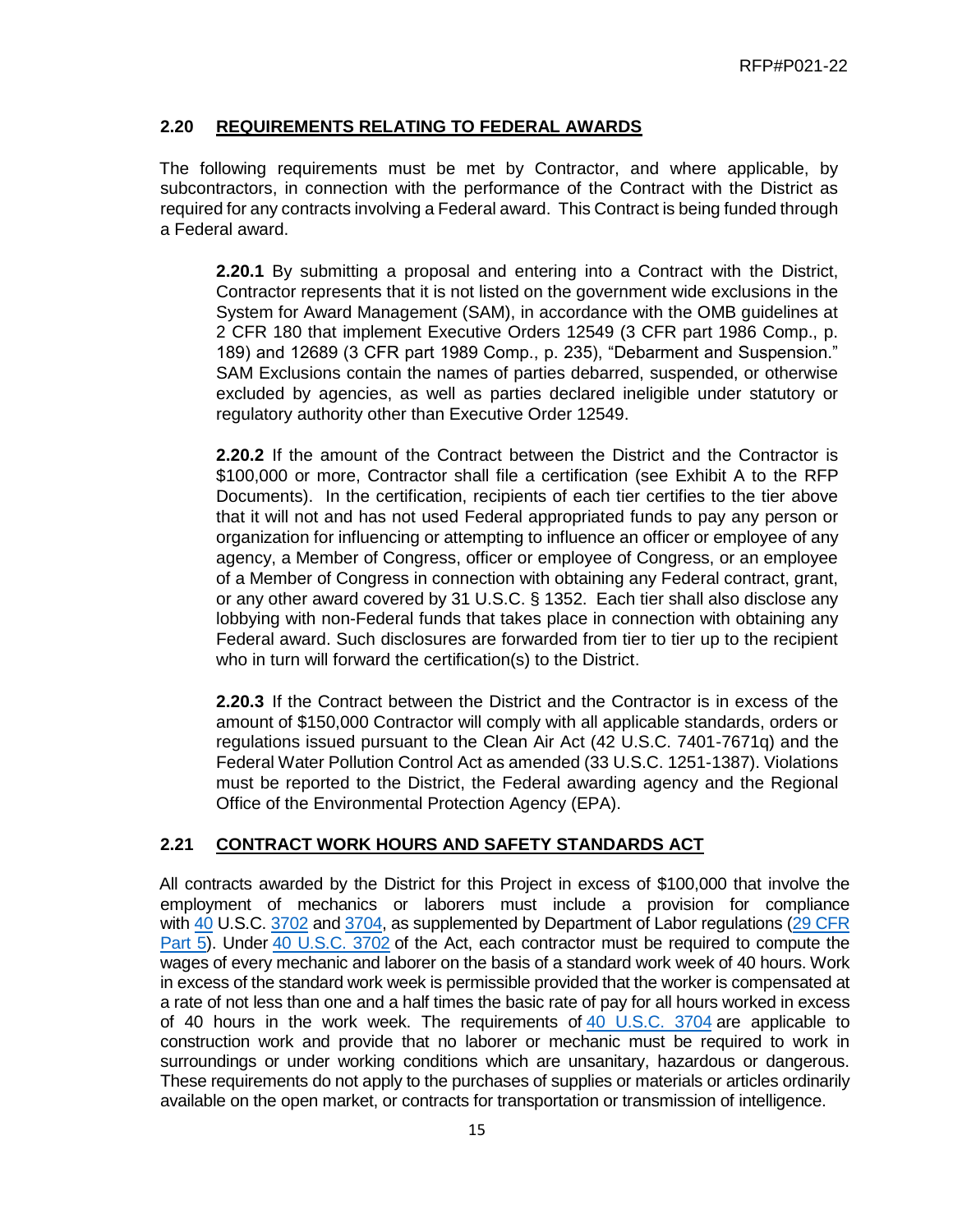## **3.0 PROPOSAL SPECIFICATIONS**

## **3.1 GENERAL REQUIREMENTS**

The Materials shall include both teacher and student materials such as textbooks, resources, digital materials, materials, and professional development for the District's High School Science Grades 9-12, including the Spanish/English Dual Language Program and electives, honors, and Advanced Placement courses. Materials should include core curriculum and separate tiered interventions and/or resources.

**3.1.1** Content must align with the Nebraska College and Career Ready Standards for Science [\(link to Nebraska standards\)](https://cdn.education.ne.gov/wp-content/uploads/2017/10/Nebraska_Science_Standards_Final_10_23.pdf).

**3.1.2** Advanced Placement textbook and corresponding resources must align with the College Board curricular and resource requirements

**3.1.3** Materials must incorporate evidence-based approaches, strategies, and resources so that all learners can access grade-level content.

**3.1.4** Materials must incorporate multicultural education at all grades, including a balanced portrayal of demographics and characteristics represented throughout the District.

**3.1.5** Materials should support a digital blended learning model, which includes instructional design where teacher-led instruction is enhanced with online learning.

**3.1.6** Digital and online resources should be accessible to all learners including closed captioning and audio support.

**3.1.7** The cost of the Materials as indicated in the Firm's proposal shall remain the same as set forth in the proposal and shall not be increased by the selected Firm for any Materials acquired by the District through the end of the 2023-2024 school year.

#### **3.2 TECHNOLOGY REQUIREMENTS FOR MATERIALS**

The Firm's proposed Materials must meet the following technology requirements.

**3.2.1** Technology instructional tools must support digital citizenship, digital classroom management, and digital literacy.

**3.2.2** Materials must include traditional teacher and student Materials and digital components that can support integration with the District digital learning platform (e.g., OPS Learning Management Systems: Canvas, Seesaw, Clever, and Microsoft Teams).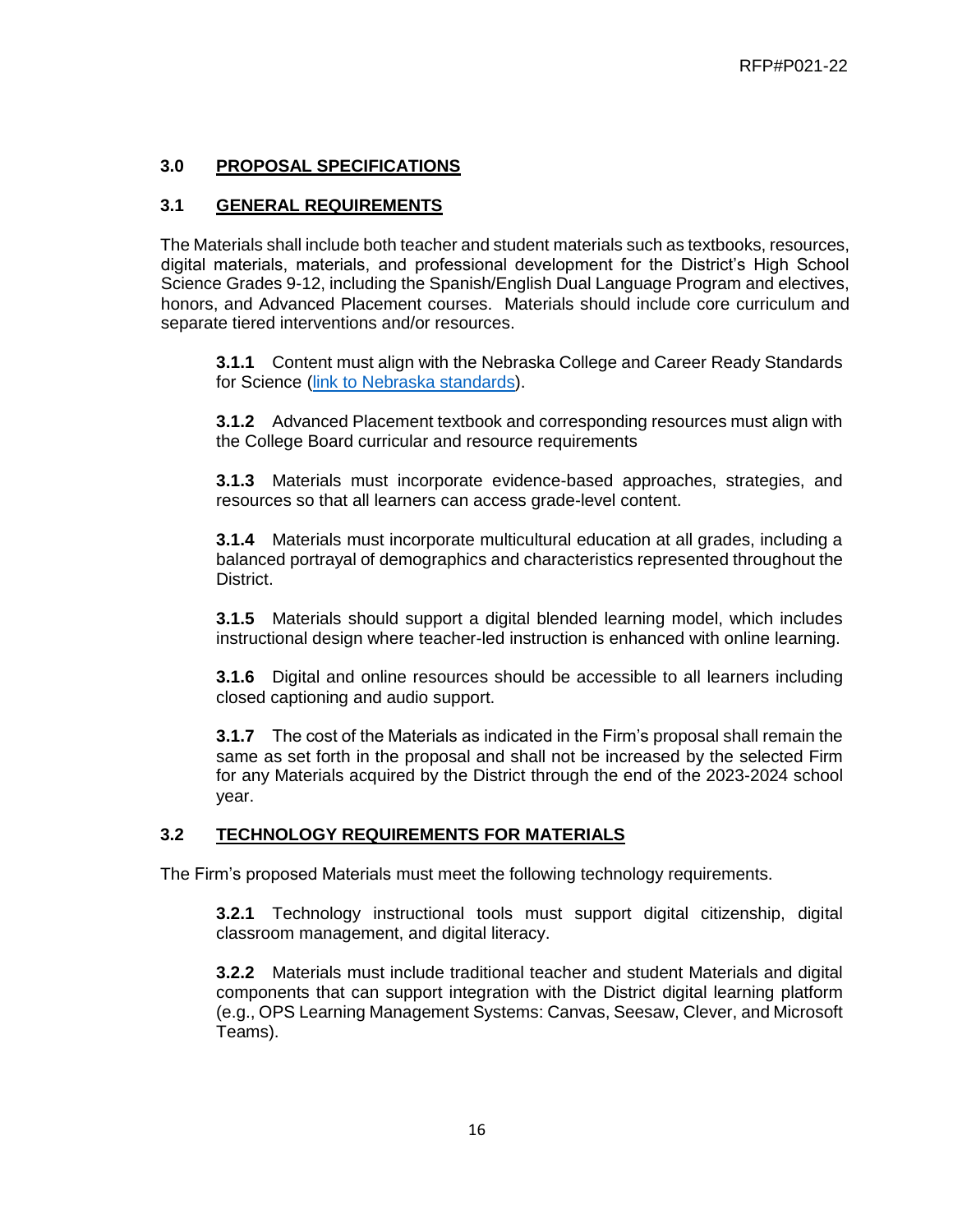**3.2.3** Digital Materials may include a comprehensive online platform, digital manipulatives, professional learning resources, online planner, customizable assessment tools, and digital student and teacher resources.

**3.2.4** All applications must be compatible with current Windows, MAC OS, and IOS operating systems.

**3.2.5** The District is requesting IMS certified support for OneRoster 1.1. Evidence of a valid conformance certification, including current registration number, must be available from the IMS Global web site.

**3.2.6** Firms will provide the following information:

- Clever SSO Integration, and Clever Rostering Integration
- SFTP server for data file transmission
- Bandwidth requirements for application to run

#### **3.3 PROFESSIONAL DEVELOPMENT**

The selected Firm must provide job-embedded and on-demand professional learning opportunities for District staff including explicit training for those implementing the selected science curriculum for the fall of 2023.

**3.3.1** The Materials should include samples of structured units as guides for teachers, as well as others that are less structured, to allow teachers to take greater command of designing their units as they feel more comfortable with their instructional shifts.

**3.3.2** The Materials' design should include spaces for collaborative conversations among students and with teachers, and support teachers who need to learn how to do this.

**3.3.3** Digital tools support a virtual learning community for teaching and reflection. This may include teaching videos.

**3.3.4** Publisher will collaborate with the District to design customized professional development.

**3.3.5** Professional development should take an active stance on reinforcing highexpectations and opportunities for all learners to engage with and achieve gradelevel content standards along with increased language proficiency.

#### **4.0 PROPOSAL REQUIREMENTS**

## **4.1 GENERAL**

In addition to submission of the Materials required in Section 1.4 of the RPF Documents, the Firm's proposal shall also contain, at a minimum, the following information under the following sections, which must be organized in the order given below. Firms may use a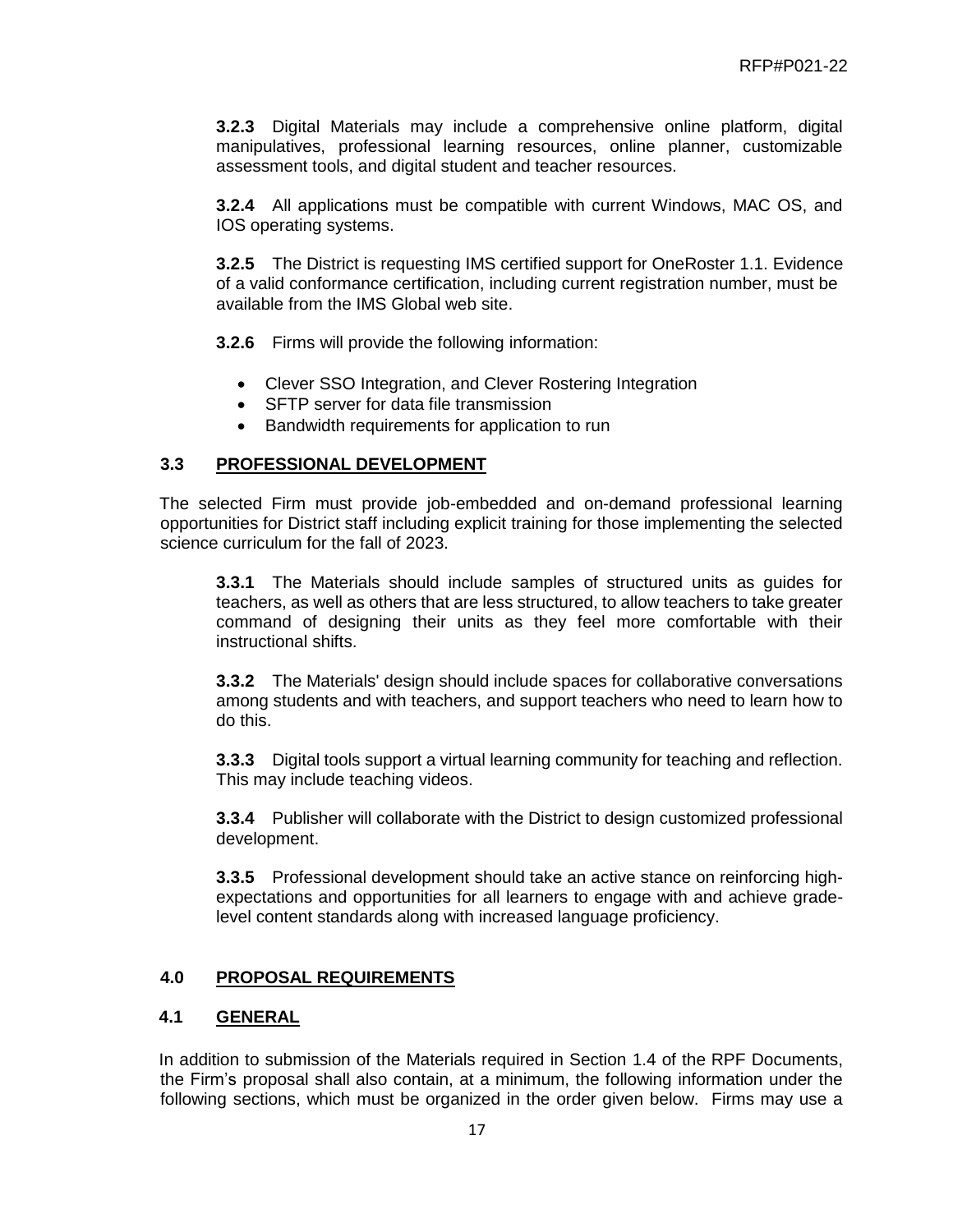format of their choosing within the sections. Any proposal not containing the required information may be rejected by the District.

### **4.2 FIRM PROFILE**

**4.2.1** Identification of the Firm, including address of its principal office, the principal contact person, telephone and fax number, e-mail address and date the Firm was organized. State whether the Firm is a corporation, limited liability company, partnership or other entity and the state of organization.

**4.2.2** Size of the Firm and the geographic scope of its operations (i.e., local, regional, national).

**4.2.3** Identify the person signing the proposal and his or her relationship to the Firm. If such person lacks legal authority to bind the Firm to a contract, provide a current power of attorney authorizing the proposal. Provide an address, telephone number, facsimile number and e-mail address (if applicable) for the person signing the proposal and for anyone who executed a power of attorney authorizing the proposal.

### **4.3 MATERIALS AND SERVICES PROPOSED**

Please state affirmatively in your proposal that your Firm can provide all of the Materials and services required by this RFP. If the Firm is proposing materials and services for only one Course, the proposal should indicate clearly and specifically the Course. Please state any reservation or qualification that the Firm may have regarding providing the required Materials and services. Please note that any qualification or reservation by the Firm regarding the required Materials and services may result in disqualification of the proposal.

#### **4.4 INFORMATION REGARDING MATERALS FURNISHED**

**4.4.1** List all of the components included in the Materials (e.g., textbook, student reader, teacher Materials, digital Materials, electronic media and the like) for the District's High School Grades 9-12, including the Spanish/English Dual Language Program and electives, honors, and Advanced Placement courses and indicate what the purpose of each item is.

**4.4.2** List the authors of the Materials and their academic and relevant workrelated experience.

**4.4.3** List the copyright date or date of the Materials and indicate when the Materials were last revised and when the next anticipated revision will occur. State whether the proposed Materials are periodically updated and, if so, how the updates are accomplished.

**4.4.4** State specifically how the Materials align with the Nebraska College and Career Ready Standards for Science.

**4.4.5** State specifically how multicultural education is incorporated in the Materials, at the corresponding grades. Multicultural education includes but is not limited to studies relative to the culture, history and contributions of African Americans,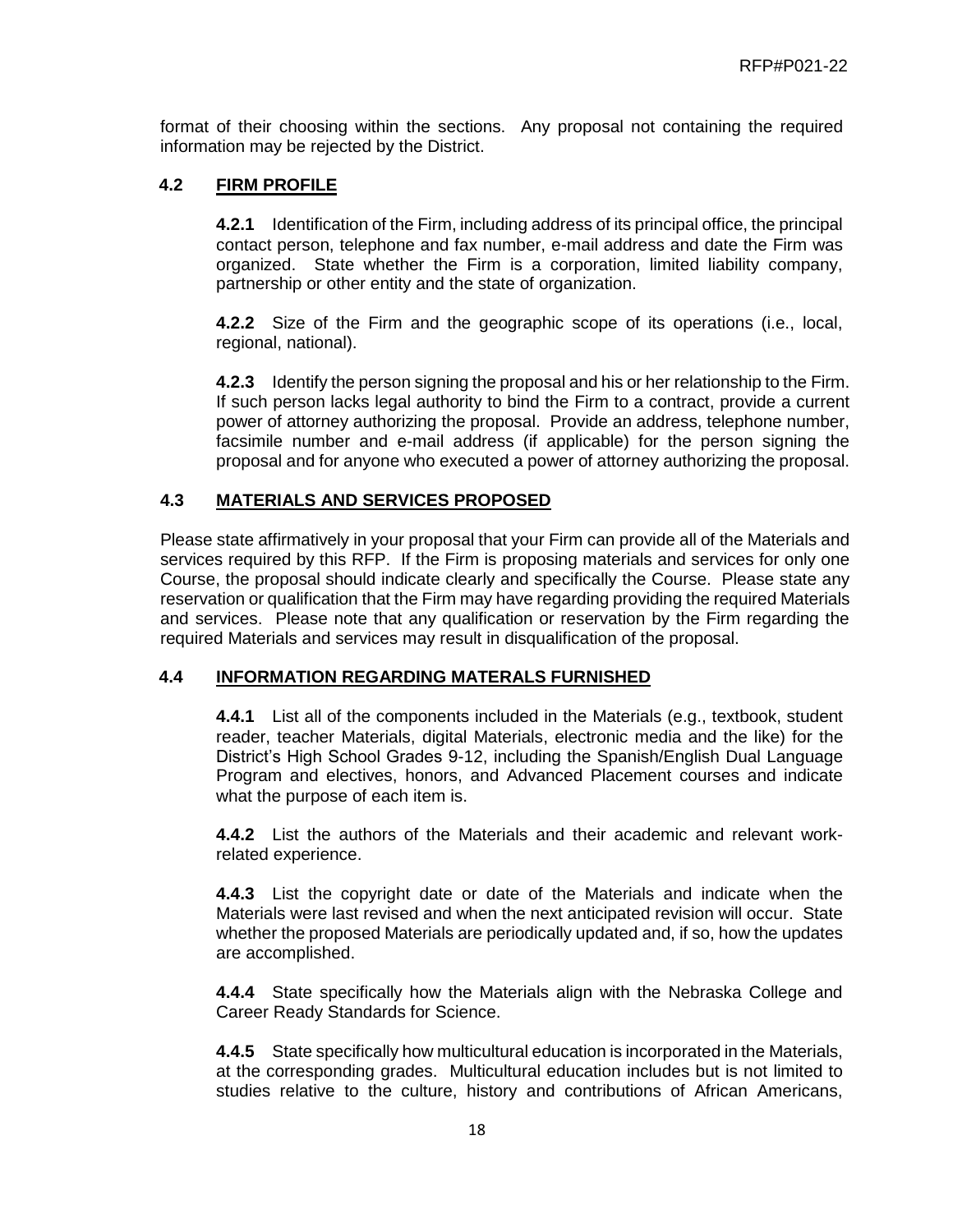Hispanic Americans, Native Americans, Asian Americans, and European Americans with special emphasis on human relations and sensitivity toward all races. (Nebraska Rule 10 004.01F).

# **4.5 TECHNOLOGY REQUIREMENTS FOR MATERIALS**

Please state how the Firm's Materials will satisfy the technology requirements set forth in Section 3.2 of the RFP Documents.

## **4.6 PROFESSIONAL DEVELOPMENT**

Please state how the Firm's Materials will satisfy the professional development requirements set forth in Section 3.3 of the RFP Documents.

## **4.7 REFERENCES**

Provide the names of at least three different school districts that have adopted district-wide the Materials included in your proposal in the past five (5) years who can be contacted as references by the District. Please include the date the Materials were acquired by the referenced school district, the name of the primary contact, the name of the school district, and the address, telephone number and e-mail address of each reference. A reference page is attached as Exhibit B.

## **4.8 COST**

Please provide a cost projection on a per student basis for each program by grade level for the Materials required and state as to each such cost projection all of the components of the Materials that are included in that cost projection and the individual cost of each item for the entire term. The term of the contract will be for one (1) year(s), commencing after Board of Education approval, for the 2023-2024 school year. At the District's option, and based on written notice to Contractor delivered on or before the expiration of the then existing term, the terms of the Contract may be extended for up to six (6) additional term(s) of one (1) year each.

## **4.9 ADDITIONAL INFORMATION**

Furnish any additional information regarding the Firm or its Materials that the Firm believes would be helpful in evaluation of the proposal. Do not include advertising brochures or other promotional material in the proposal.

#### **4.10 REQUIRED ATTACHMENTS**

The Proposal should have the following attachments included in the proposal:

**4.10.1** Completed Reference Form (Exhibit B)

**4.10.2** Completed and signed Certification (Exhibit D)

## **4.11 STATEMENT OF UNDERSTANDING**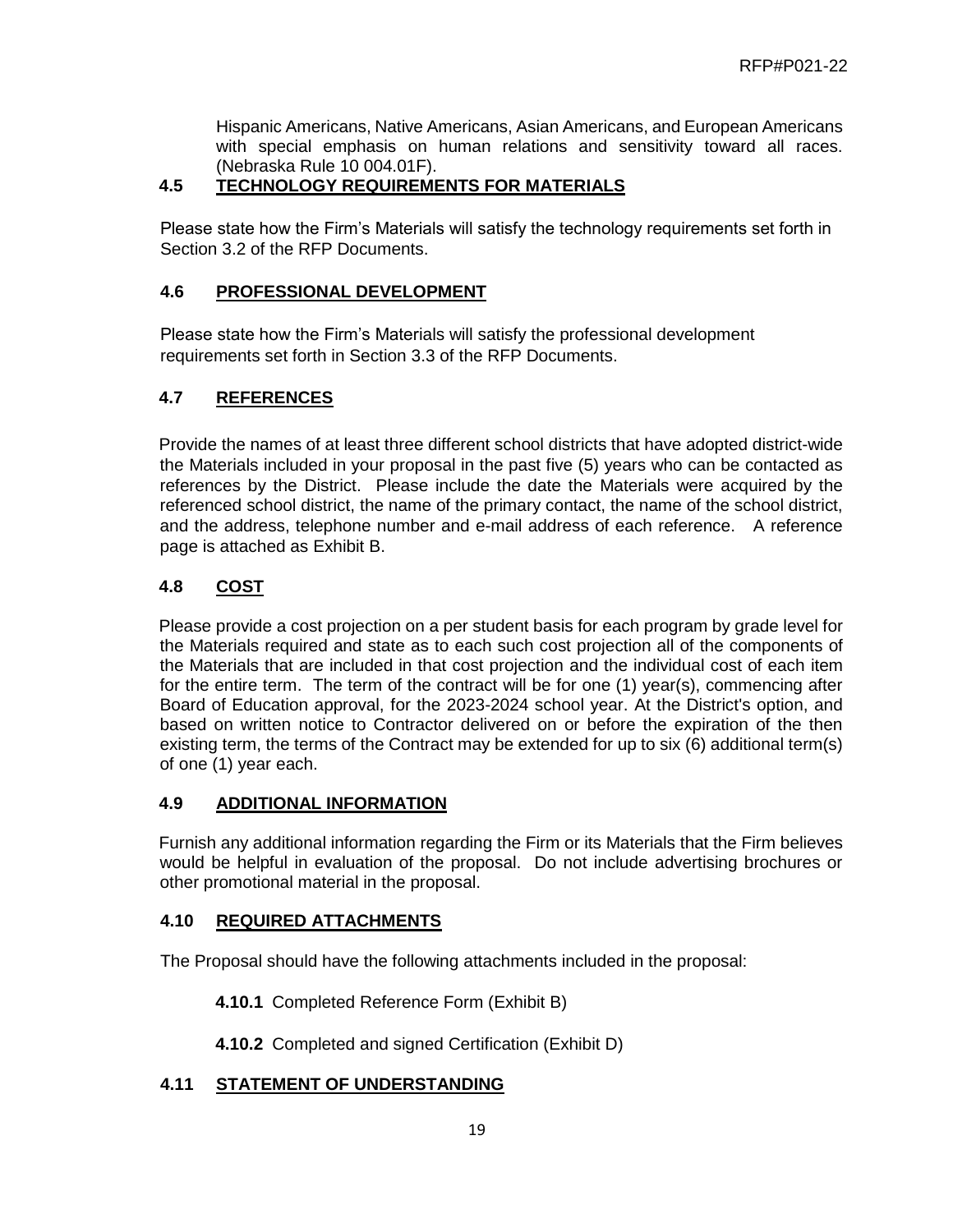The respondent is to provide with its proposal a written statement that it understands the scope and requirements of the Request for Proposals and understands that if an award is made, the award will be based on compliance with the Request for Proposal requirements and the District's determination of the proposal that will best serve the interests of the District.

## **4.12 SIGNATURE**

An authorized individual must sign the proposal for the Firm, and must certify that the information in the proposal is true and correct to the best of that person's knowledge and belief. The required signature page format is attached to the Proposal form as a part of Exhibit A. Failure to attach a completely executed signature page will be grounds for rejecting the proposal.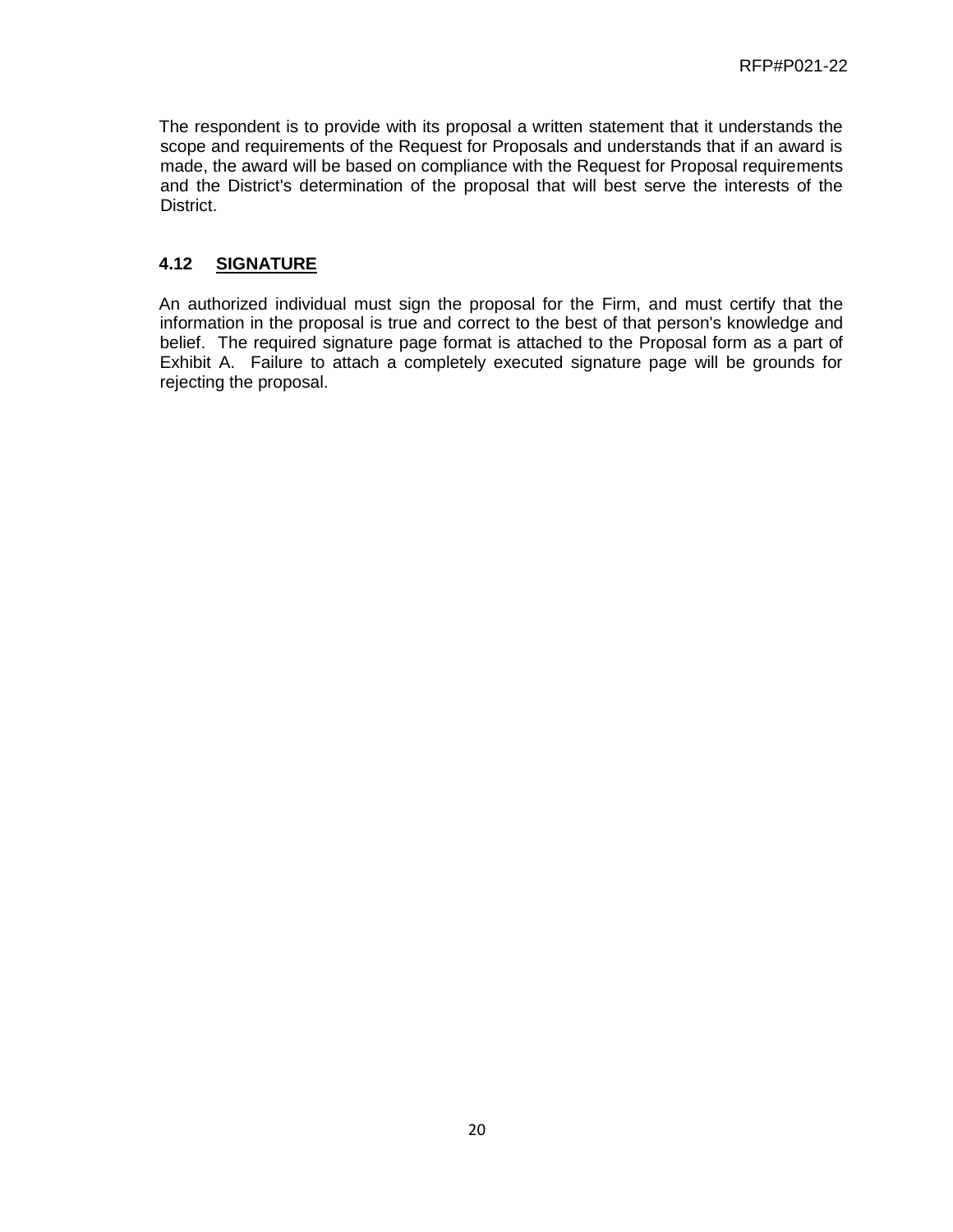## **EXHIBIT A**

## **PROPOSAL**

### **Science Textbooks, Resources and Materials**

| Proposal of              | corporation organized and existing under the laws of<br>. a I             |
|--------------------------|---------------------------------------------------------------------------|
| the State of             | ; a [ ] limited liability company organized and existing under            |
| the laws of the State of | $\pm$ ; a [ ] partnership, organized and existing under                   |
| the laws of the State of | $\overline{a}$ ; or an $\overline{a}$ individual (check appropriate box). |

## **TO: Omaha Public Schools locked email box: [scigeneral@ops.org](mailto:scigeneral@ops.org)**

*All proposals must be submitted electronically to the following email address:* [scigeneral@ops.org](mailto:scigeneral@ops.org) *All electronically submitted proposals must comply with the following requirements:*

The RFP Documents convey the general style, type, character, and quality of the Materials and services desired. The undersigned acknowledged that the District will determine in its discretion which Materials and services are the best for the District.

The Firm is responsible to clearly and specifically indicate the materials being offered and to provide sufficient descriptive literature, catalog cuts, pictures, and technical detail to enable the District to determine if the product offered meets the requirements of the RFP Documents. Failure to furnish adequate information for evaluation purposes may result in declaring a proposal non-responsive.

## **[INSERT PROPOSAL CONTENT HERE]**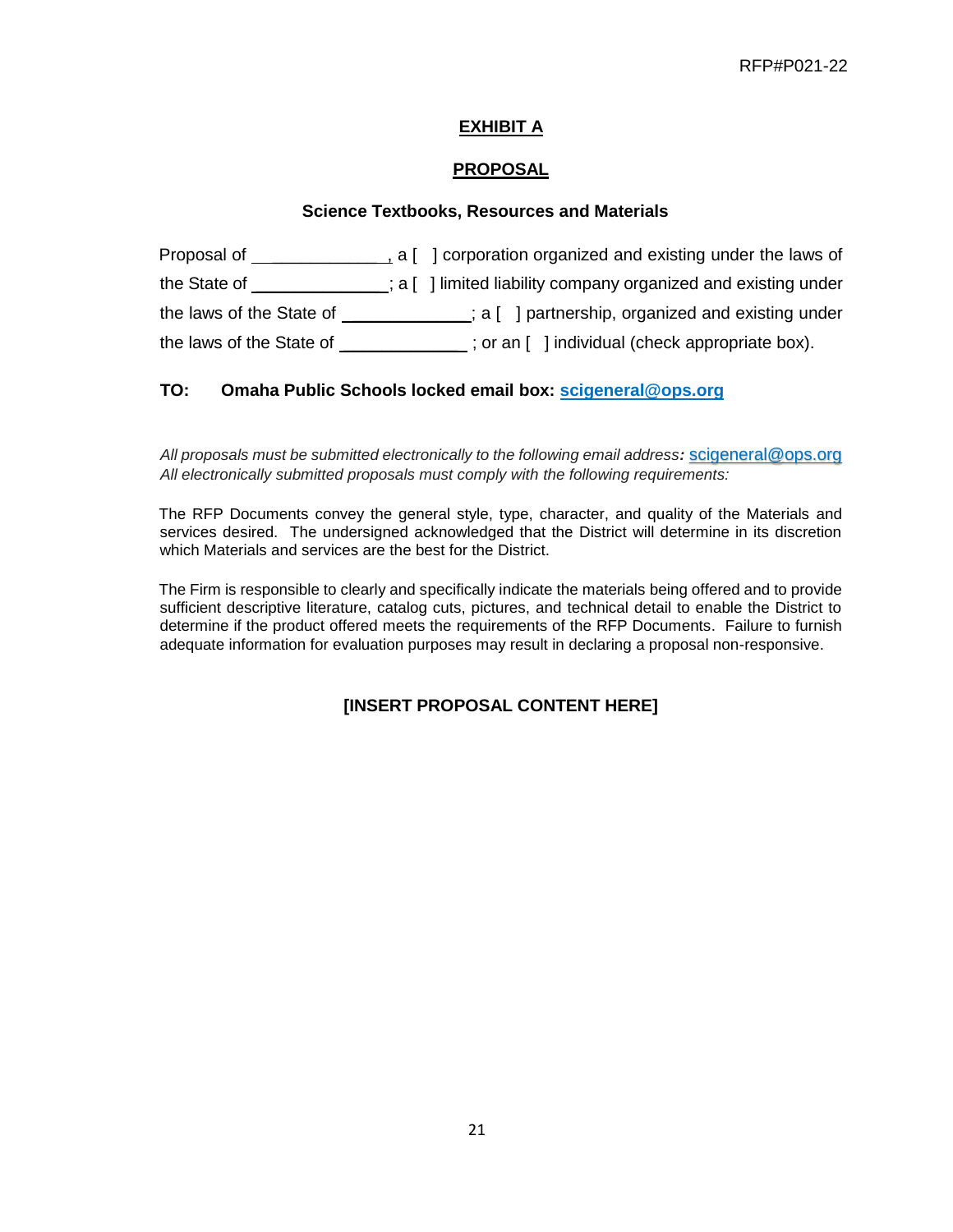#### **SIGNATURE PAGE RFP P021-22**

The undersigned certifies that the Firm submitting the proposal understands: 1) the requirements of the proposal; 2) an award of the proposal by the District, if made, will be based on compliance with the RFP Document requirements and the District's determination of which proposal will best serve the interests of the District; and 3) that the proposal award will not be solely based on pricing. The undersigned further certifies that the Firm is capable of performing the specified services meeting the needs and requirements of the District, that it understands the scope of the work required by the RFP documents and that other factors specified in the RFP documents, in addition to the cost of services, will be considered in determining the successful proposal, if any. The undersigned further acknowledges that once the proposal is opened, it shall remain open and subject to acceptance by the District for ninety (90) days and may not be withdrawn or modified prior to the expiration of such ninety (90) day period. The undersigned further acknowledges that the District reserves the right to reject any or all proposals and any part thereof and to waive all technicalities.

**The undersigned certifies that the information in the foregoing proposal is submitted in accordance with the Request for Proposals P021-22 – Science Textbooks Resources and Materials to be Used in the District's High School Secondary Grades 9-12, including the Spanish/English Dual Language Program and Electives, Honors, and Advanced Placement Courses and is true and correct to the best of the undersigned's knowledge and belief.** 

| SIGNATURE:________________ | Proposals must be signed to be valid. |  |
|----------------------------|---------------------------------------|--|
|                            |                                       |  |
|                            |                                       |  |
|                            |                                       |  |

Proposal, with all required attachments, shall be emailed to the designated lockbox clearly labeled with:

#### **Proposal P021-22 Science Textbooks, Resources and Materials .**

and emailed to:

#### **[scigeneral@ops.org](mailto:scigeneral@ops.org) by 2:00 PM (CT), May 5, 2022.**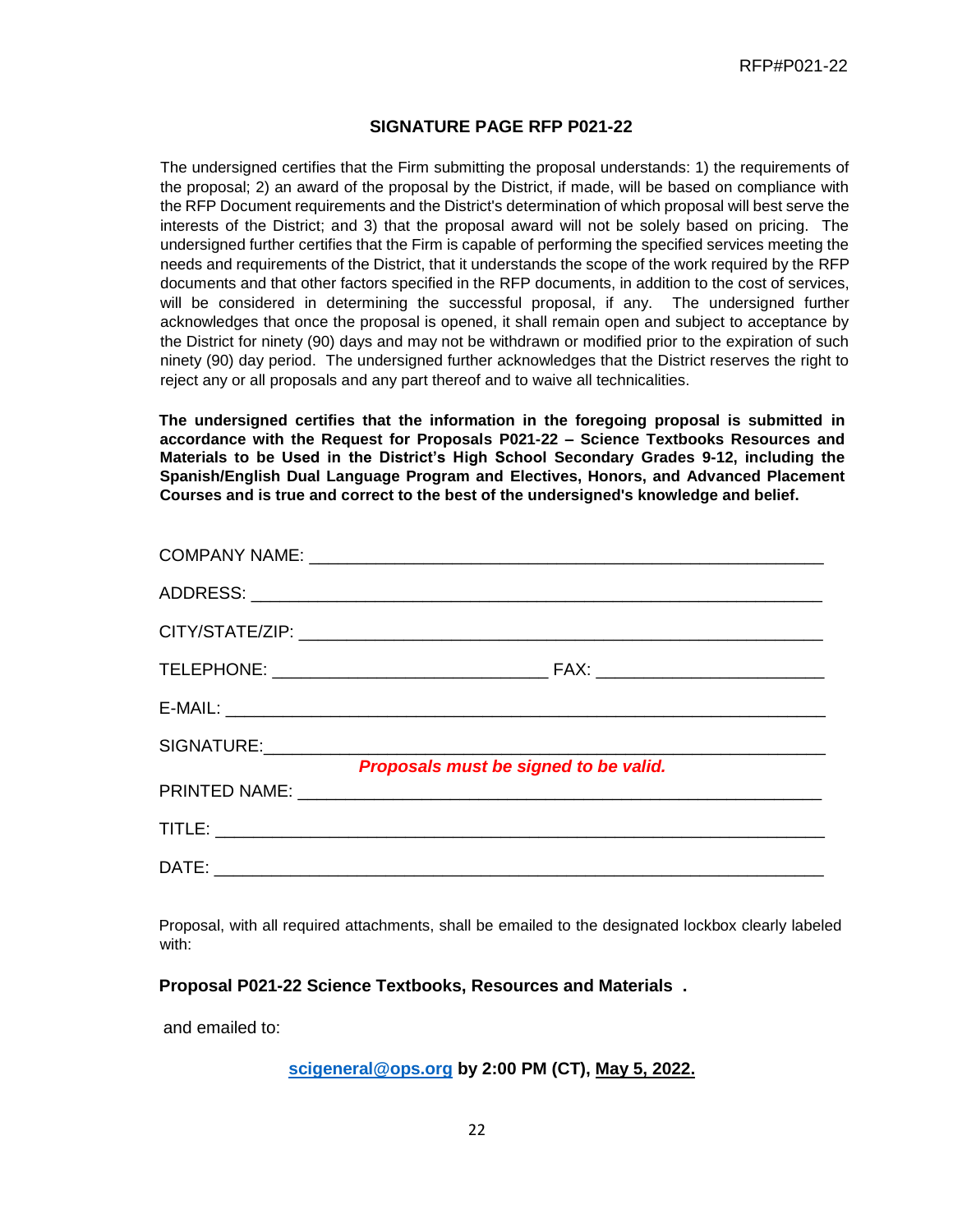## **Exhibit B**

# **References RFP P021-22**

Supply three references from school districts that have adopted, within the last five years, the Science materials you propose to furnish.

| 1. |                                                    | Contact Name: _______________    |       |
|----|----------------------------------------------------|----------------------------------|-------|
|    |                                                    | Phone: ________________________  |       |
|    |                                                    | E-mail: ________________________ |       |
|    | Size of school district: //www.fluite.com/students |                                  |       |
|    | Date materials adopted: _________________          |                                  |       |
| 2. | Name of District: ________________________         | Contact Name: ______________     |       |
|    |                                                    | Phone: ________________________  |       |
|    |                                                    | E-mail: ________________________ |       |
|    | Size of school district: // students               |                                  |       |
|    | Date materials adopted: _________________          |                                  |       |
| 3. | Name of District: ____________________________     | Contact                          | Name: |
|    |                                                    |                                  |       |
|    |                                                    |                                  |       |
|    | Size of school district: // students               |                                  |       |
|    | Date materials adopted: ___________________        |                                  |       |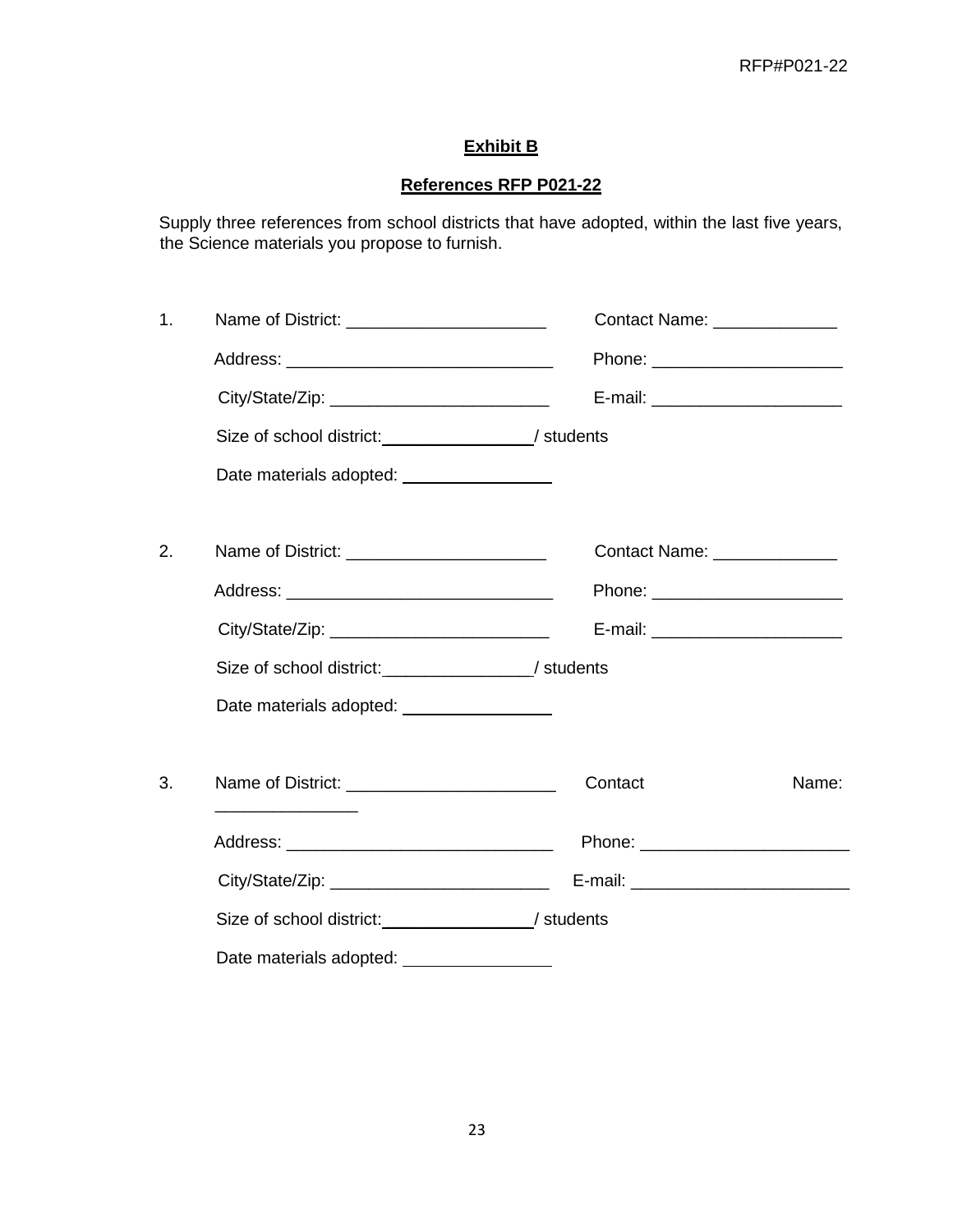# **Exhibit C**

## **Data Protection Agreement**

**THE TERMS OF USE AGREEMENT** ("Agreement") is entered into between DOUGLAS COUNTY SCHOOL DISTRICT 0001, a Nebraska political subdivision, located in Douglas County, Nebraska, a/k/a Omaha Public Schools (hereinafter referred to as "the District") and

("Partner Organization"). Hereafter, each may be referred to in the singular as, the "Party" or collectively, as the "Parties" in this Agreement.

**WHEREAS**, Partner Organization acknowledges and understands that the District is required to safeguard the privacy of its students' Education Records in a manner consistent with the mandates of the Family Educational Rights and Privacy Act ("FERPA"), 20 U.S.C. § 1232g and the applicable regulations promulgated thereunder.

**WHEREAS**, FERPA prohibits the unauthorized disclosure of personally identifiable information contained in students' Education Records to anyone without the express written consent of the student or the student's representative.

**WHEREAS**, FERPA has regulatory exceptions to the general rule of confidentiality and nondisclosure of individually-identifiable data and information to allow its disclosure and use by organizations acting as school officials under certain circumstances.

**WHEREAS**, should Partner Organization be identified as satisfying the criteria associated with one or more recognized FERPA exceptions, the District may disclose the requested data to Partner Organization, provided the purpose, scope, and duration are clearly set forth in writing and satisfy the terms and conditions of this Agreement.

**WHEREAS**, Partner Organization will provide to the District, and/or its participating schools on behalf of the District, specified services the District could otherwise use its employees to perform, Partner Organization acknowledges that for the purposes of this Agreement it will be designated as a "school official" with "legitimate educational interests" as those terms have been interpreted and defined under FERPA and similar Privacy Laws and regulations, and Partner Organization agrees to abide by FERPA and those laws while performing its service for the District.

**WHEREAS**, the services Partner Organization will provide to the District are described in the Service Agreement, identified below.

**NOW, THEREFORE**, the Parties enter into this Agreement governing the disclosure of personally identifiable student information and provision of services described herein.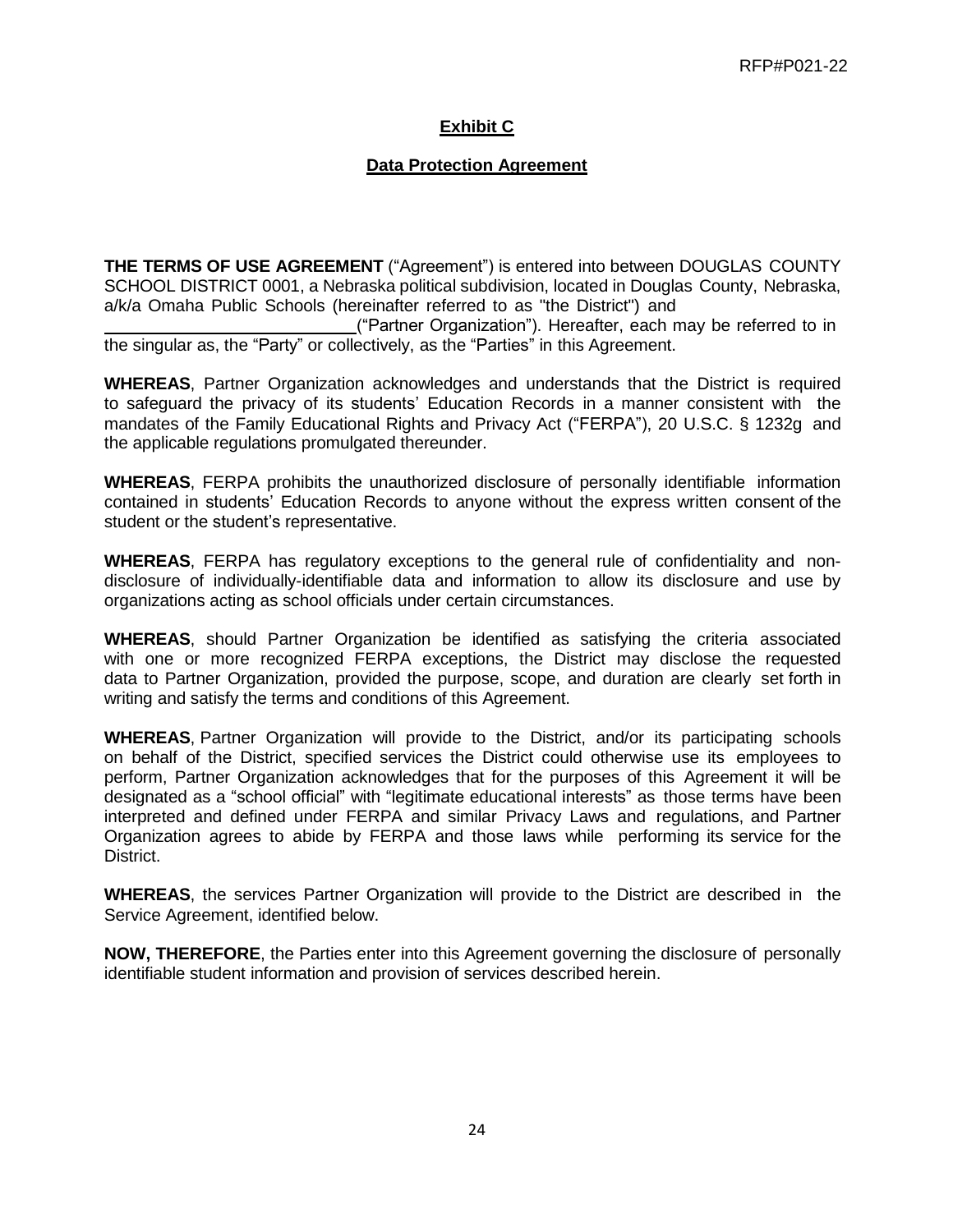#### **SECTION I DEFINITIONS**

**A.** "Confidential District Information" means any and all confidential or proprietary information of the District in any form, including, but not limited to, handwriting, print, computer media, video or audio tape, film, microfilm, and microfiche, and includes paper and electronic information. Confidential District Information includes all student or employee record information. Confidential District Information also includes all business, operational, and other information provided by District to Partner Organization hereunder, provided such information is marked or otherwise identified by District as confidential or proprietary, or is of a nature that Partner Organization knows or should know is confidential or proprietary. Confidential District Information includes Education Records and Personally Identifiable Information.

**B.** "Data Incident" means any use or disclosure of Regulated Information by Partner Organization not authorized by law, this Agreement, or any other written agreements between District and Partner Organization related to Regulated Information.

**C.** "Education Records" has the same definition as in FERPA.

**D.** "Personally Identifiable Information" includes but is not limited to (a) student names; (b) names of a student's parent, guardian, or other family members; (c) addresses of students, their guardians, or other family members; (d) personal identifiers such as social security numbers, student numbers, or biometric records; (e) other indirect personal identifiers such as dates of birth, places of birth, and maiden names; (f) other information that, alone or in combination, is linked or linkable to a specific student that would allow a person to identify the student with reasonable certainty; (g) "medical information" as may be defined in state law; (h) "protected health information" as that term is defined in the Health Insurance Portability and Accountability Act, 45 CFR Part 160.103; (i) "nonpublic personal information" as that term is defined in the Gramm-Leach-Bliley Financial Modernization Act of 1999, 15 USC 6809; (j) credit and debit card numbers or access codes and other cardholder data and sensitive authentication data as those terms are defined in the Payment Card Industry Data Security Standards; (k) other financial account numbers, access codes, and driver's license numbers; (l) state- or federalidentification numbers such as passport, visa, or state identity card numbers; (m) "personally identifiable information" as may be defined in state law; and (n) Education Records.

**E.** "Privacy Laws" means all applicable state, federal, and local privacy and confidentiality laws (including related regulations, orders, or findings) which govern any Confidential District Information including, but not limited to: FERPA, COPPA, and the Protection of Pupil Rights Amendment ("PPRA") (20 U.S.C. § 1232h; 34 CFR Part 98), as currently in effect or as amended from time to time, including any successor statutes and implementing regulations and rules.

**F.** "Regulated Information" means Personally Identifiable Information and Education Records.

#### **SECTION II CONFIDENTIAL DISTRICT INFORMATION**

**A. Ownership of Data and Information.** The disclosure of Confidential District Information to Partner Organization is not an assignment of ownership of the Confidential District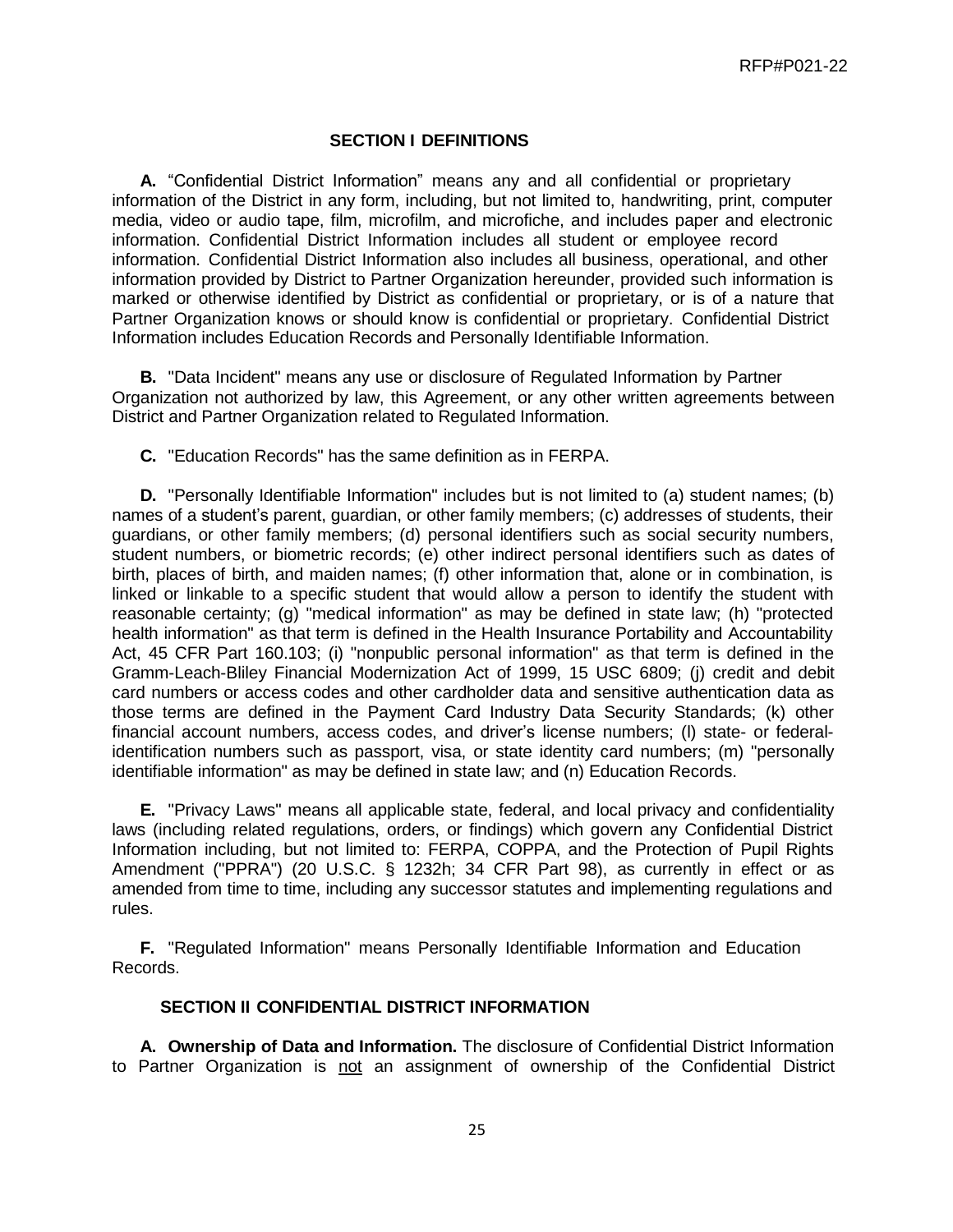Information to Partner Organization. The District retains ownership of all such information. Confidential District Information may only be re-disclosed by Partner Organization to a thirdparty with the prior written approval of the District.

**B. Confidentiality.** Partner Organization agrees to maintain the confidentiality of Confidential District Information provided by District to Partner Organization hereunder.

1. Partner Organization agrees to restrict access to Confidential District Information only to authorized representatives who (i) require access in the course of their assigned duties and responsibilities in connection with this Agreement, and (ii) have been informed of the provisions set forth in this Agreement.

2. The confidentiality obligations regarding the Confidential District Information shall not apply to any material or information that (i) is or becomes a part of the public domain through no act or omission by the Partner Organization, (ii) is independently developed by employees of the Partner Organization without use or reference to the Confidential District Information, (iii) is disclosed to the Partner Organization by a third party that, to the Partner Organization's knowledge, was not bound by a confidentiality obligation, (iv) is demanded by a lawful order from any court or anybody empowered to issue such an order, or (v), is requested by operation of law.

3. Notwithstanding anything herein to the contrary and only to the extent consistent with the Privacy Laws, District hereby grants to Partner Organization a non-exclusive, royalty-free, nontransferable, revocable, limited license during the Term or any Renewal Term of this Agreement to collect, access, and use Confidential District Information provided Partner Organization: (1) collects, accesses, and uses Confidential District Information only as necessary and solely for meeting Partner Organization's performance obligations under this Agreement; (2) keeps records of any Partner Organization disclosures of Confidential District Information, including the names of the parties to which Partner Organization may have disclosed Confidential District Information and the legitimate interests under this Agreement or the Privacy Laws which such parties requested or obtained the Confidential District Information from Partner Organization; (3) destroys the Confidential District Information when it is no longer needed by Partner Organization for meeting its performance obligations under this Agreement; and (4) otherwise complies with the Privacy Laws.

**C. Limited Disclosure, Access and Use**. Partner Organization will abide by any and all conditions imposed by the District on the disclosure of Confidential District Information derived from and provided by the District, and agrees to manage and maintain it in accordance with the Privacy Laws.

1. Partner Organization and its officers, employees, and agents receiving Confidential District Information agrees to hold such information in strict confidence and use the information only for the limited purpose for which the disclosure was made.

2. Partner Organization affirms that its services will be conducted in a manner that does not disclose the Confidential District Information to anyone who is not an authorized representative of Partner Organization.

3. Partner Organization agrees not to use the Confidential District Information for any purpose other than the purposes for which the disclosure was sought from the District and made to Partner Organization.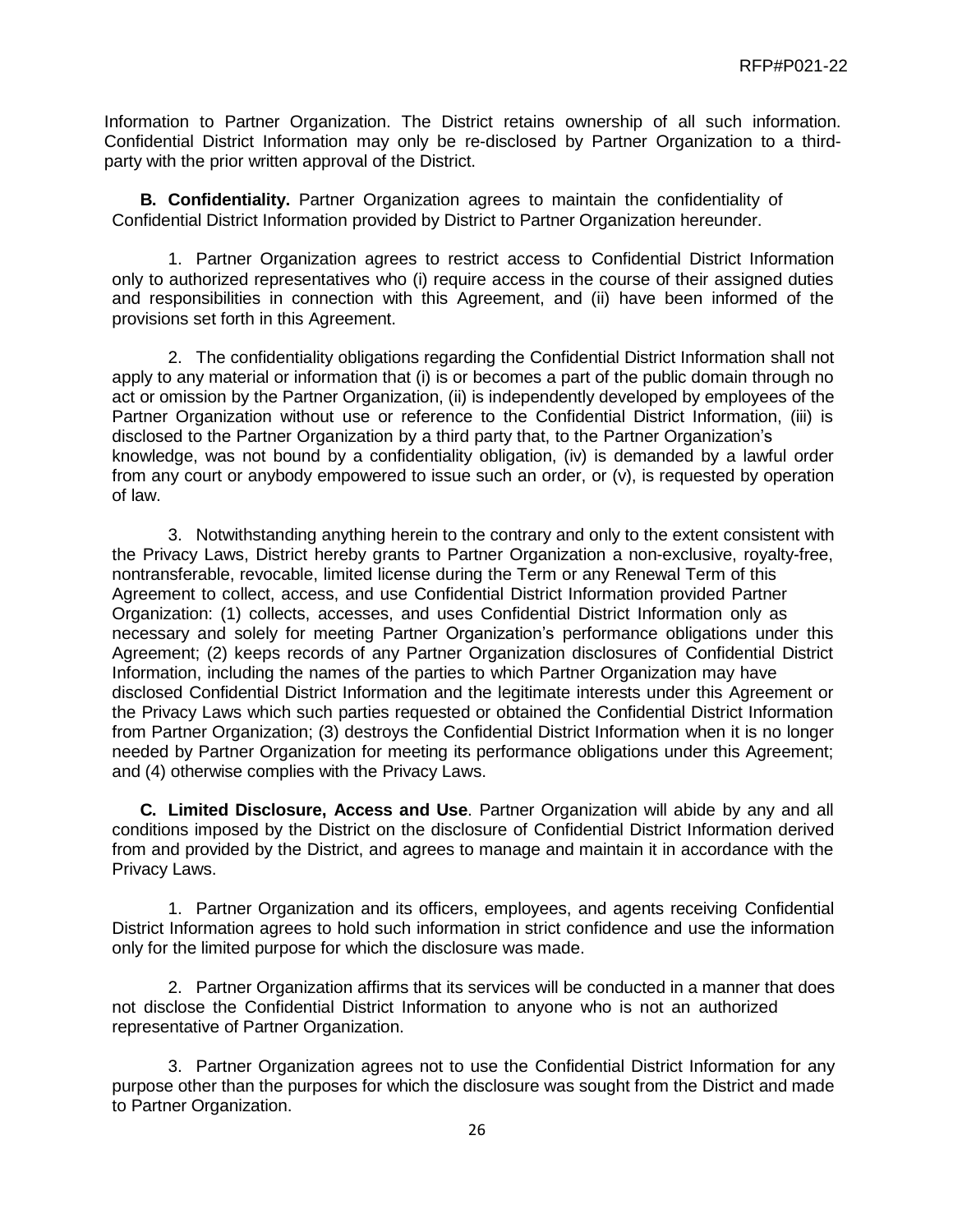4. The approval to use the Confidential District Information for one purpose does not confer approval to use the Confidential District Information for another or different purpose. Partner Organization shall not use any Confidential District Information, whether or not it is deidentified or aggregated, for any other commercial purpose than to provide the services which District has purchased from Partner Organization.

5. Partner Organization shall not store or transmit any Confidential District Information outside U.S. territory.

6. Upon termination, cancellation, expiration, or other conclusion of this Agreement, Partner Organization shall return all Confidential District Information to the District, or if return is not feasible, destroy any and all such information. Partner may destroy the Confidential District Information when it is no longer needed for purposes for which it was disclosed or as authorized in this Agreement. Partner Organization shall confirm the date that any Confidential District Information was returned or destroyed by delivering to the District the certificate attached hereto as Attachment 1.

#### **D. Reporting of Unauthorized Disclosures of Regulated Information**

1. Partner Organization shall, as soon as possible, but in no event more than five business days of discovery, report to the District any Data Incident. Partner Organization's written report shall identify (i) the nature of the Data Incident, (ii) what information was used or disclosed, (iii) who or what was the cause of the Data Incident, (iv) what Partner Organization has done or shall do to mitigate harm from the Data Incident, and (v) what corrective action Partner Organization has taken or shall take to prevent future similar Data Incidents. Partner Organization shall provide such other information, including a written report, as reasonably requested by the District.

2. In its sole discretion, the District may immediately terminate this Agreement, along with any other agreements with Partner Organization which incorporate this Agreement, if it determines it is not possible to repair or correct the Data Incident.

**E. Information Security Safeguards.** Partner Organization shall, at all times that it accesses, stores, transmits, maintains or processes Confidential District Information have in place reasonable and appropriate administrative, physical and technical safeguards to protect the confidentiality, integrity and availability of such information.

**F. Industry Standard Datacenter Audit.** On an annual basis, Partner Organization will have an SSAE-16 (or its successor standard) audit conducted addressing the controls and related control objectives of Partner Organization. Such audit shall be performed by a third party experienced in performing system security audits. Partner Organization shall promptly provide District with a copy of the results of the audit upon District's written request. If such audit report indicates any deficiencies in the security standards utilized by Partner Organization, then Partner Organization shall provide District with a response to each identified deficiency, and shall promptly undertake, at Partner Organization's expense, to remedy any material deficiencies, and shall report to District when such material deficiencies have been remedied.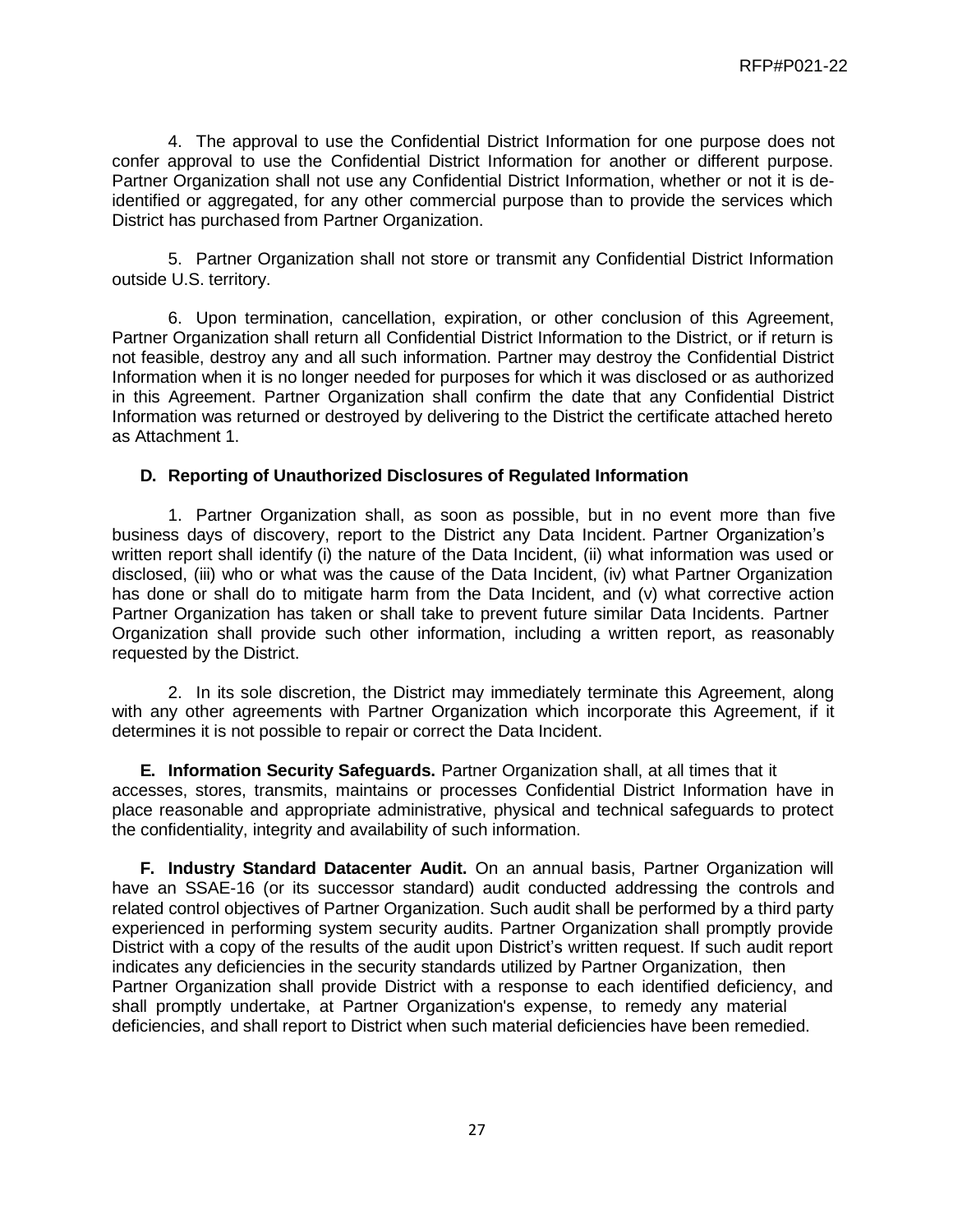### **SECTION III SPECIAL PROVISIONS RELATED TO EDUCATION RECORDS**

**A. Purpose.** Partner Organization, by providing certain institutional services and functions on behalf of the District, may require access to a student's Education Records to effectively deliver its services. Partner Organization further agrees to be under the direct control of the District with respect to the maintenance of student Education Records relating to the governance, use, and re-disclosure of Personally Identifiable Information, which will be in accordance with, and contingent upon compliance with FERPA and the Children's Online Privacy Protection Act ("COPPA") (15 U.S.C. §§ 6501–6506).

**B. Minimum Necessary**. In order to perform the service(s) described in the Service Agreement, the Partner Organization agrees that it will limit the collection and/or utilization of Education Records to the minimum necessary.

**C. Qualified FERPA Exception**. Partner Organization understands and agrees that the purpose and contemplated use of the Education Records disclosed by the District is solely to provide the educational services for, or on behalf of the District described herein. The Partner Organization shall be designated a "school official" according to FERPA and District policy, as an organization to which the District has outsourced institutional services or functions for which the District would otherwise utilize its own employees. The Partner Organization acknowledges that it is under the direct control of the District for the purposes of use and maintenance of Education Records disclosed pursuant to this Agreement, and that the Partner Organization agrees to comply with the applicable provisions of FERPA in order to safeguard the confidentiality of Education Records and student information.

**D. Redisclosure**. Education Records may only be re-disclosed by Partner Organization to a third party with the prior written approval of the District, in accordance with this Agreement, or in compliance with FERPA and its regulations.

**E. Remedies, Penalties, Indemnification.** The failure to comply with the requirements of FERPA or COPPA could subject Partner Organization and third parties to penalties under state and federal law. Partner Organization acknowledges there may be no adequate remedy at law for any breach of its obligations hereunder, that any such breach will result in irreparable harm to the District, and therefore, that upon any such breach or threatened breach, the District shall be entitled to seek appropriate equitable relief including specific performance and any additional remedies the law may allow, including injunctive relief.

#### **SECTION IV INDEMNIFICATION**

**A.** Partner Organization will indemnify, defend, and hold harmless District and District's affiliates, officers, directors, and employees from and against any third-party claims, demands, causes of action, judgments, damages, liabilities, costs, and expenses (including reasonable attorney's fees) arising from or relating to Partner Organization's or any of Partner Organization's employees, agents, contractors, or representatives unauthorized use, misuse, or illegal use of Confidential District Information, Education Records, or Personally Identifiable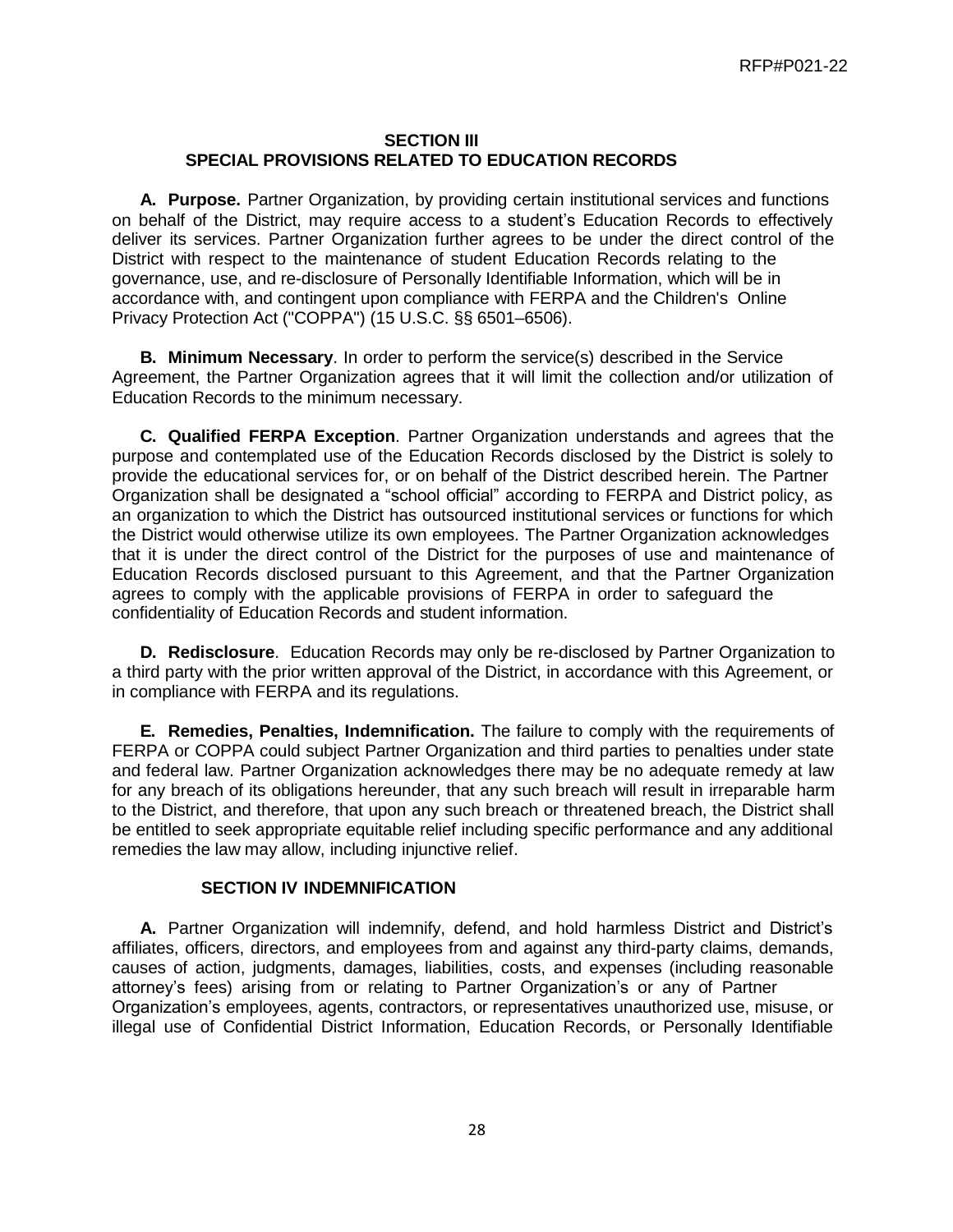Information, or for any breach of this Agreement by Partner Organization. The District and any indemnified party shall cooperate and comply with the reasonable requests of Partner Organization in connection with the defense of any such claim. The receipt or providing such assistance is not a waiver of any alleged breach nor does the acceptance of such assistance constitute a waiver of any such breach by the District. Partner Organization shall control the defense and settlement of any such claim.

**B.** If Partner Organization's conduct triggers any third-party notice requirements under applicable Privacy Laws, Partner Organization shall indemnify the District for any actual and reasonable notification-related costs incurred by the District.

#### **SECTION V GENERAL TERMS AND CONDITIONS**

**A. Coordination with Partner Organization Authorized Representatives.** During the term of this Agreement, Partner Organization will fully coordinate all of its services provided hereunder with the District through its designated authorized representative.

1. The authorized representative signatory below has authority to bind Partner Organization to the terms and conditions of this Agreement.

2. The authorized representative signatory shall also be responsible for requiring Partner Organization personnel and other authorized representatives of Partner Organization accessing information from District records to execute affidavits of nondisclosure or other documentation indicating that each person will be held accountable for the proper management, use, and protection of all information and records provided by District.

## **B**. **Examination of Records.**

3. Partner Organization will keep true and complete records of any and all data received, exchanged, and shared between and amongst its employees, agents, subcontractors, and volunteers pursuant to this Agreement. Upon reasonable request, Partner Organization shall provide access to such records to District at a mutually agreed time.

4. Partner Organization agrees that it will keep and preserve all business records and reports created during the course of this Agreement for at least three (3) years from the date of receipt under this Agreement, except that Confidential District Information shall be returned or destroyed in accordance with the provisions of Section II.F.6 of this Agreement.

 **C. Modification.** This Agreement shall only be modified in writing signed by duly authorized representatives of both Partner Organization and the District. All requests for modifications should be directed to the authorized representative of the District and Partner Organization.

**D.Notice.** Any notice this Agreement requires must be in writing and will be effective only if sent by certified U.S. mail, return receipt requested, or via electronic mail, to an authorized representative provided in this Agreement, which is as follows:

[Insert Notice Information below]:

Partner Organization: 2008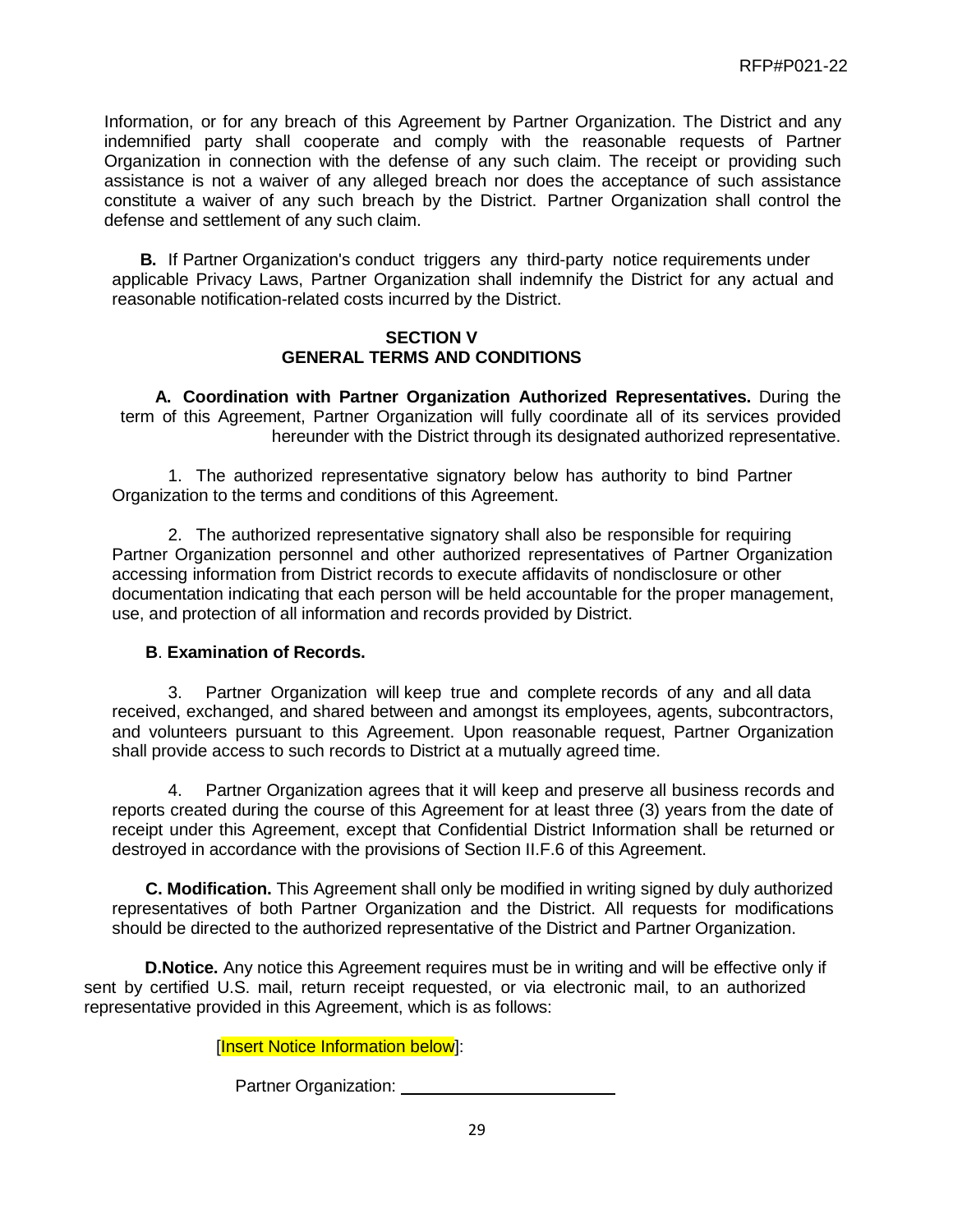| District:       | <b>Bryan Dunne</b><br>bryan.dunne@ops.org                                                                                                            |
|-----------------|------------------------------------------------------------------------------------------------------------------------------------------------------|
| With Copies to: | Megan Neiles-Brasch<br>Megan.Neiles-Brasch@ops.org<br>Office of the General Counsel<br>Omaha Public Schools<br>3215 Cuming Street<br>Omaha, NE 68131 |

 **E.Term**. The effective date begins on the next business day that follows after each authorized representative of Partner Organization and the District executes this Agreement and it shall expire at the time Partner Organization no longer provides its services or is terminated in accordance with this Agreement; provided, however, a lapse or stoppage of services by Partner Organization as a result of the District's school year ending that timely resumes with the commencement of the next District school year shall not be construed or interpreted as the termination of this Agreement; furthermore, at the beginning of each school year, upon reexecution by each authorized representative of the District and Partner Organization, the parties mutually agree this Agreement is revived according to the same, or any amended terms and conditions contained herein.

**F. Subcontractors.** Partner Organization shall require any subcontractor to comply with the provisions of this Agreement.

**G. Termination.** The District may terminate this Agreement for convenience with thirty (30) days' prior written notice with brief description of the reason for the termination to the Partner Organization.

**H. Compliance with Federal and State Confidentiality and Privacy Laws.** Partner Organization and the District agree and understand this Agreement must be in compliance with all relevant Privacy Laws. In the event of a conflict between this Agreement and any Privacy Laws, Privacy Laws shall control. In the event of conflict or uncertainty interpreting controlling law regarding the collection, access, use, or disclosure of Regulated Information, a party will resolve the uncertainty or conflict in favor of prohibiting the collection, access, use, or disclosure of such information.

**I. Compliance with District Policies.** Partner Organization agrees to comply with the applicable written District Board of Education policies, which hereafter by this reference are incorporated into and enforceable under this Agreement.

**J. Governing Law and Jurisdiction.** In the event that any disputes arise from this Agreement, the parties agree to submit such disputes to the state or federal courts located within Douglas County, Nebraska, and such courts shall have exclusive jurisdiction over the disputes. The parties agree that Nebraska law will govern such disputes that arise from this Agreement, without regard to rules regarding conflicts of law.

**K. Independent Contractor.** The parties are independent contractors in their relationship to one another and are not, by virtue of this Agreement or otherwise, made agents, employees, employers or joint venturers of one another. Neither party shall have authority to bind the other. In furtherance of the foregoing, and not in limitation thereof, no Partner Organization employee, contractor, representative, or agent shall be entitled to participate in any group insurance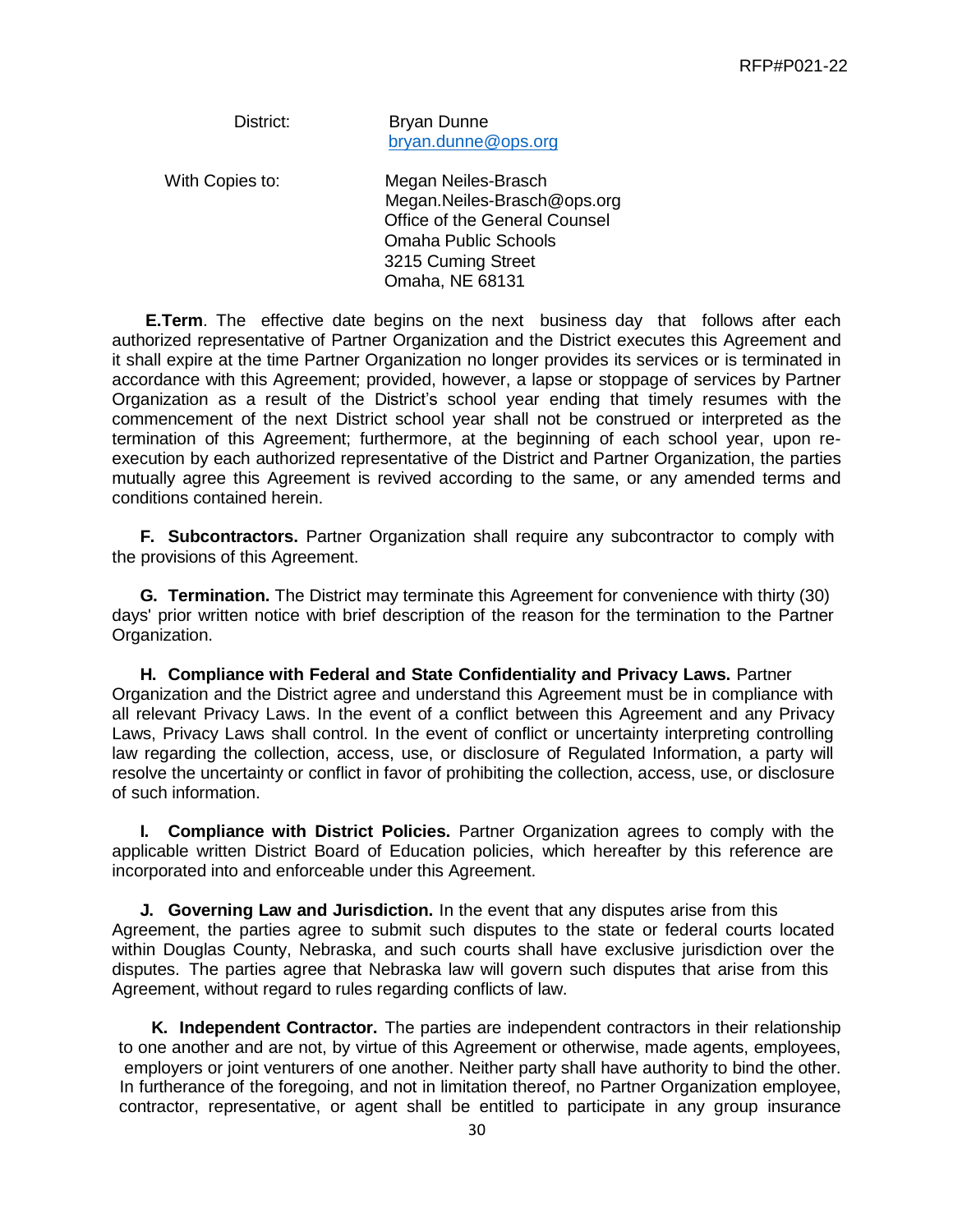program or to take advantage of any other rights, privileges or employee benefit plans established for employees of OPS. OPS shall not be obligated to pay employment taxes on or make withholdings in connection with compensation paid to any Partner Organization employee, contractor, representative, or agent. Partner Organization is responsible for all such taxes related to such compensation paid hereunder, including any federal and state income tax, employment tax, social security, or any other obligations under laws or requirements of governmental bodies, and shall indemnify OPS against any taxes, liabilities, penalties or costs incurred by OPS arising out of any failure of Partner Organization to pay such taxes or from reclassification of any Partner Organization employee, contractor, representative, or agent from an independent contractor to an employee of OPS. OPS will not reimburse Partner Organization for, or provide Partner Organization or Partner Organization's employees, representatives, or agents with, any form of insurance benefits, pension benefits, vacation or holiday benefits or any other benefits or expenses whatsoever.

**L. Work Eligibility.** Pursuant to Neb. Rev. Stat. §§ 4-108 through 114, Partner Organization shall use a federal electronic verification program authorized by the Illegal Immigration Reform and Immigration Responsibility Act of 1996, 8 U.S.C. §1324 ("E-verify Program" or an equivalent federal program designated by the Department of Homeland Security or other authorized federal agency) to verify the work eligibility status of new employees physically performing services within the State of Nebraska.

**M. Non-Discrimination.** Partner Organization agrees to abide by the requirements of the following as applicable: Title VI and VII of the Civil Rights Act of 1964, as amended by the Equal Opportunity Act of 1972 and the Pregnancy Discrimination Act of 1978, Federal Executive Order 11246, the Federal Rehabilitation Act of 1973, as amended, the Vietnam Era Veteran's Readjustment Assistance Act of 1974, Title IX of the Education amendments of 1972, the Age Act of 1972, the Americans With Disabilities Act of 1990, the Genetic Information Nondiscrimination Act of 2008, and the Nebraska Fair Employment Practice Act, Neb. Rev. Stat. §48-1122. Partner Organization agrees not to discriminate in its employment practices, and will render services under this Agreement without regard to race, color, national origin, religion, sex (including pregnancy), marital status, sexual orientation, disability, age, genetic information, gender identity, gender expression, citizenship status, veteran status, political affiliation or economic status. Any act of discrimination committed by Partner Organization or failure to comply with these statutory obligations when applicable shall be grounds for termination of this Agreement.

**N. Survival of Certain Provisions.** The terms and conditions of this Agreement and any exhibits and attachments that by reasonable implication contemplate continued performance, rights, or compliance beyond expiration or termination of the Agreement survive the Agreement and will continue to be enforceable.

**O. No Agency Created**. Partner Organization agrees and understands that no authority exists through this Agreement permitting Partner Organization to enter into any third party contract, assume any obligation, or make any representation to third parties on behalf of, or which may bind the District.

**P. Authorized Representative**. Partner Organization certifies that the individual signing below on its behalf is fully authorized to do so, is fully authorized to bind and commit Partner Organization to the obligations set forth herein, and that no other consents or authorizations are needed to bind Partner Organization to the terms of this Agreement.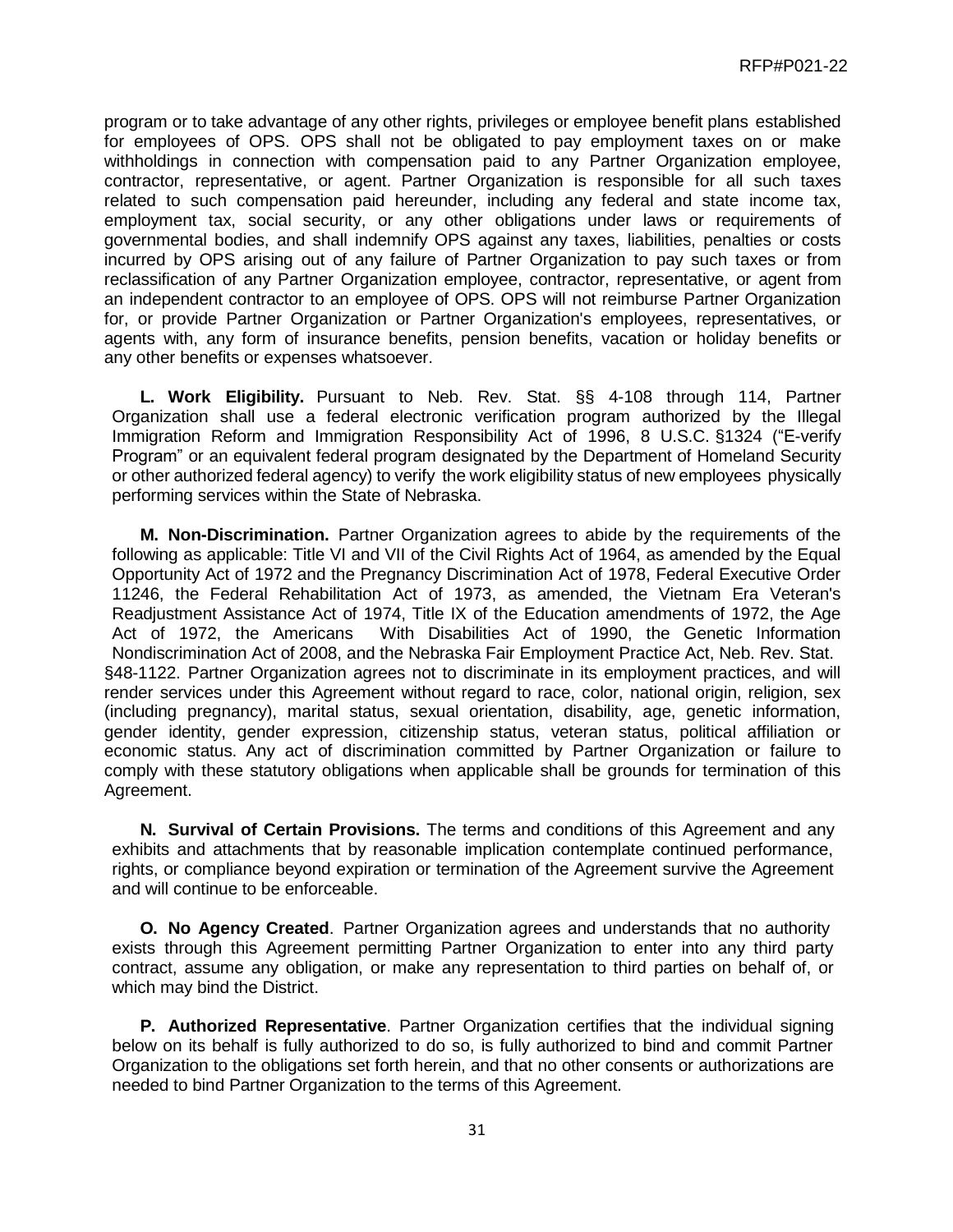**Q. Contract Documents**. This Agreement consists of the following attachments which are incorporated herein and made a part hereof by reference which are found after the signature page:

1.Attachment 1, Certification of Destruction/Return of Confidential District Information

Partner Organization hereby signifies its acceptance of the terms and conditions of this Agreement.

| Agreed to:                                                  | Agreed to:                            |  |  |
|-------------------------------------------------------------|---------------------------------------|--|--|
| <b>Partner Organization</b><br>(a/k/a) Omaha Public Schools | Douglas County School District (0001) |  |  |
| 3215 Cuming Street<br>Omaha, Nebraska 68131                 |                                       |  |  |
|                                                             |                                       |  |  |
|                                                             |                                       |  |  |
|                                                             |                                       |  |  |
|                                                             | Date <u>_________________________</u> |  |  |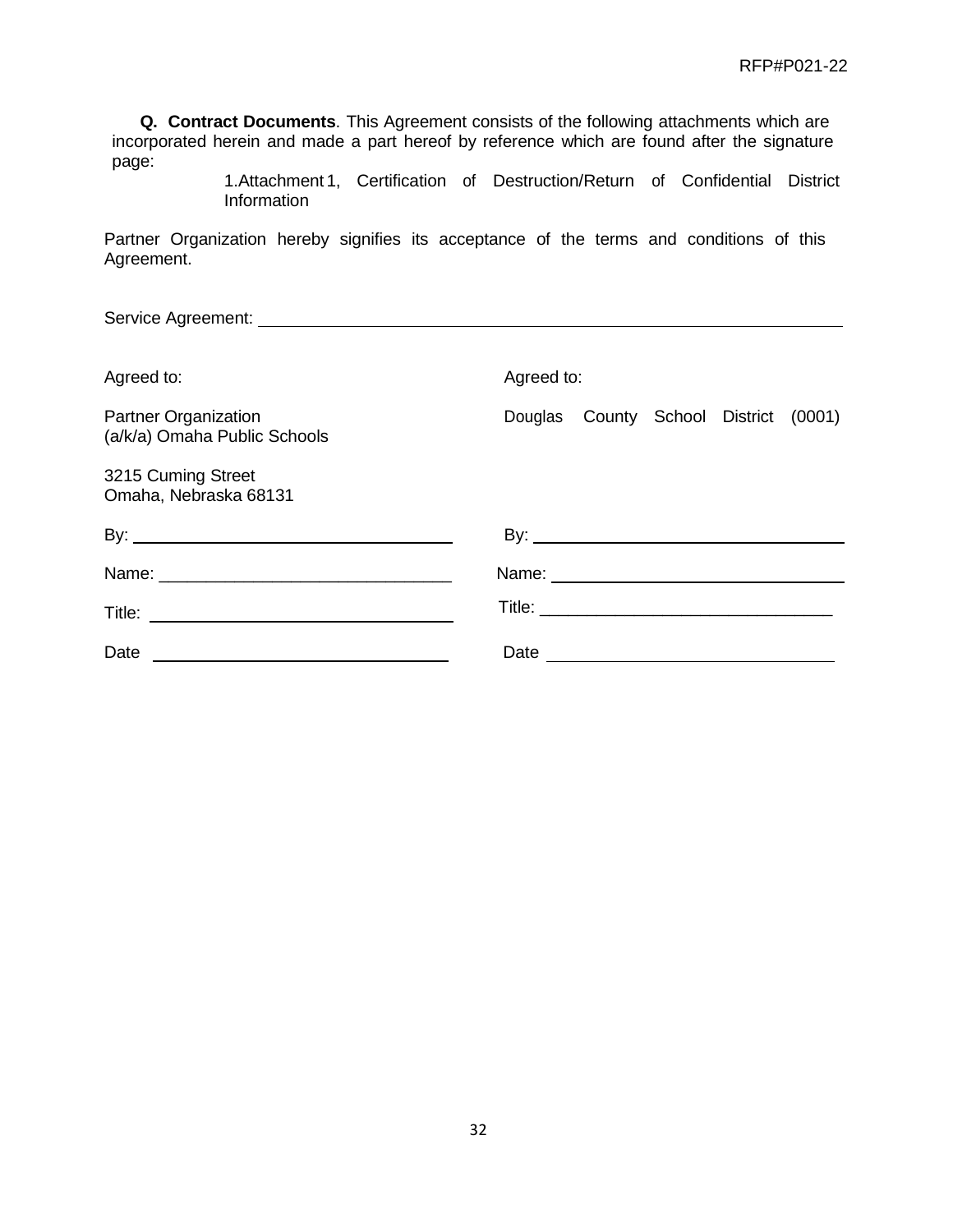RFP P#021-22



### **Attachment 1 Certification of Destruction/Return of Confidential District Information**

I\We, More the authorized representative(s) of the Partner Organization (identified below) do hereby acknowledge and certify under penalty of perjury that

[check one]:

 (a) the Confidential District Information provided Partner Organization pursuant to the OPS Data Protection Agreement was destroyed. Further, all Regulated Information was destroyed by: (a) shredding; (b) permanently erasing and deleting; (c) degaussing; or (d) otherwise modifying the Confidential Information in such records to make it unreadable, unreconstructable, and indecipherable through any means, in accordance with NIST 800-88 or an equivalent standard.

(b) the Confidential District Information provided Partner Organization pursuant to the OPS Data Protection Agreement has been returned.

Print Name: Date: Date: Date: Date: Date: Date: Date: Date: Date: Date: Date: Date: Date: Date: Date: Date: Date: Date: Date: Date: Date: Date: Date: Date: Date: Date: Date: Date: Date: Date: Date: Date: Date: Date: Date:

Title:

Partner Organization/Agency:

Signature: et al. 2010 and 2010 and 2010 and 2010 and 2010 and 2010 and 2010 and 2010 and 2010 and 2010 and 20

DOCS/1762048.6